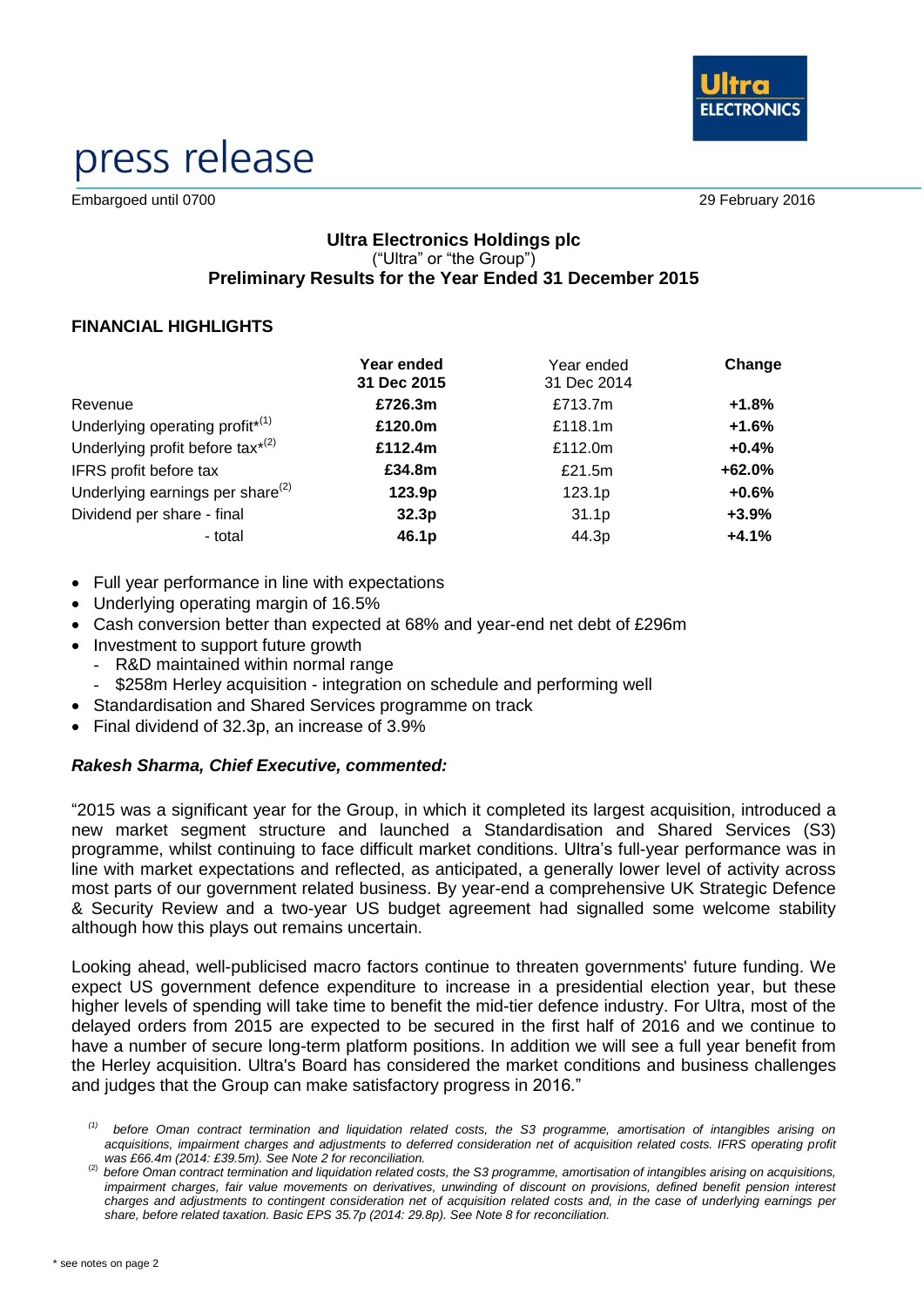#### **FINANCIAL RESULTS**

|                                                 | Year ended       | Year ended       | Growth   |
|-------------------------------------------------|------------------|------------------|----------|
|                                                 | 31 December 2015 | 31 December 2014 |          |
|                                                 | £m               | Em <sup>T</sup>  |          |
| Order book                                      |                  |                  |          |
| - Aerospace & Infrastructure                    | 265.4            | 252.9            | $+4.9%$  |
| - Communications & Security                     | 213.7            | 214.5            | $-0.4%$  |
| - Maritime & Land                               | 274.7            | 319.9            | $-14.1%$ |
| <b>Total order book</b>                         | 753.8            | 787.3            | $-4.3%$  |
|                                                 |                  |                  |          |
| <b>Revenue</b>                                  |                  |                  |          |
| - Aerospace & Infrastructure                    | 193.2            | 198.6            | $-2.7%$  |
| - Communications & Security                     | 239.3            | 224.4            | $+6.6%$  |
| - Maritime & Land                               | 293.8            | 290.7            | $+1.1%$  |
| <b>Total revenue</b>                            | 726.3            | 713.7            | $+1.8%$  |
| Organic underlying revenue                      |                  |                  | $-8.1%$  |
| movement                                        |                  |                  |          |
|                                                 |                  |                  |          |
| Underlying operating profit*                    |                  |                  |          |
| - Aerospace & Infrastructure                    | 28.7             | 29.6             | $-3.0%$  |
| - Communications & Security                     | 40.4             | 37.0             | $+9.2%$  |
| - Maritime & Land                               | 50.9             | 51.5             | $-1.2%$  |
| Total underlying operating profit*              | 120.0            | 118.1            | $+1.6%$  |
|                                                 |                  |                  |          |
| Organic underlying operating profit<br>movement |                  |                  | $-5.2%$  |
|                                                 |                  |                  |          |
| Underlying operating margin*                    |                  |                  |          |
| - Aerospace & Infrastructure                    | 14.9%            | 14.9%            |          |
| - Communications & Security                     | 16.9%            | 16.5%            |          |
| - Maritime & Land                               | 17.3%            | 17.7%            |          |
| Total underlying operating margin*              | 16.5%            | 16.5%            |          |
|                                                 |                  |                  |          |
| Finance charges*                                | (7.6)            | (6.1)            |          |
| Underlying profit before tax                    | 112.4            | 112.0            | $+0.4%$  |
|                                                 |                  |                  |          |
| Underlying operating cash flow*                 | 81.3             | 83.1             | $-2.2%$  |
| Operating cash conversion*                      | 68%              | 70%              |          |
| Net debt/EBITDA                                 | 2.2x             | 1.0x             |          |
| Net debt* at year-end                           | 295.6            | 129.5            |          |
| Bank interest cover*                            | 15.9x            | 19.6x            |          |
| Underlying earnings per share                   | 123.9p           | 123.1p           | $+0.6%$  |

*\* see notes below*

*†* During the year the Group amended its internal organisation to better reflect the markets that the Group addresses so that business groupings better reflect its capabilities, evolving product offerings and market facing segments. As a result of this change the Group re-assessed its reporting segments under IFRS 8. Previously results were reported as Aircraft & Vehicle Systems, Information & Power Systems and Tactical & Sonar Systems, they are now reported as Aerospace & Infrastructure, Communications & Security and Maritime & Land. Prior year comparatives have been restated as indicated.

*underlying operating profit before Oman contract termination and liquidation costs, the S3 programme, amortisation of intangibles arising on acquisition, impairment charges and adjustments to deferred consideration net of acquisition related costs. IFRS operating profit was £66.4m (2014: £39.5m). See Note 2 for reconciliation.*

*organic growth (of revenue or profit) is the annual rate of increase in revenue or profit that was achieved, assuming that acquisitions made during the prior year were only included for the same proportion of the current year at constant currencies.*

*underlying operating margin is the underlying operating profit as a percentage of revenue.*

*finance charges exclude fair value movements on derivatives, defined benefit pension interest charges and discount on provisions.*

*underlying profit before tax before Oman contract termination and liquidation costs, the S3 programme, amortisation of intangibles arising on acquisition, impairment charges, fair value movements on derivatives, unwinding of discount on provisions, defined benefit pension interest charges and adjustments to deferred consideration net of acquisition related costs. Basic EPS 35.7p (2014: 29.8p). See Note 8 for reconciliation.*

*underlying tax is the tax charge on underlying profit before tax. The underlying tax rate is underlying tax expressed as a percentage of underlying profit before tax.*

*underlying operating cash flow is cash generated by operations and dividends from associates, less net capital expenditure, R&D and LTIP share purchases and excluding cash outflows from the S3 programme and acquisition related payments.*

*operating cash conversion is underlying operating cash flow as a percentage of underlying operating profit.*

*EBITDA is the statutory profit before tax for the 12 months ended 31 December before Oman contract termination and liquidation costs, finance costs, investment revenue, amortisation and depreciation, excluding adjustments to deferred consideration net of acquisition related costs.* 

*net debt comprises borrowings, less cash and cash equivalents.*

*bank interest cover is the ratio of underlying operating profit to finance costs associated with borrowings.*

*underlying order intake excludes the removal of the Oman order book in 2014 and includes orders from acquisitions since acquisition date.*

*underlying order book growth excludes the impact of foreign exchange, the Oman IT Airport contract and the order book arising on acquisition.*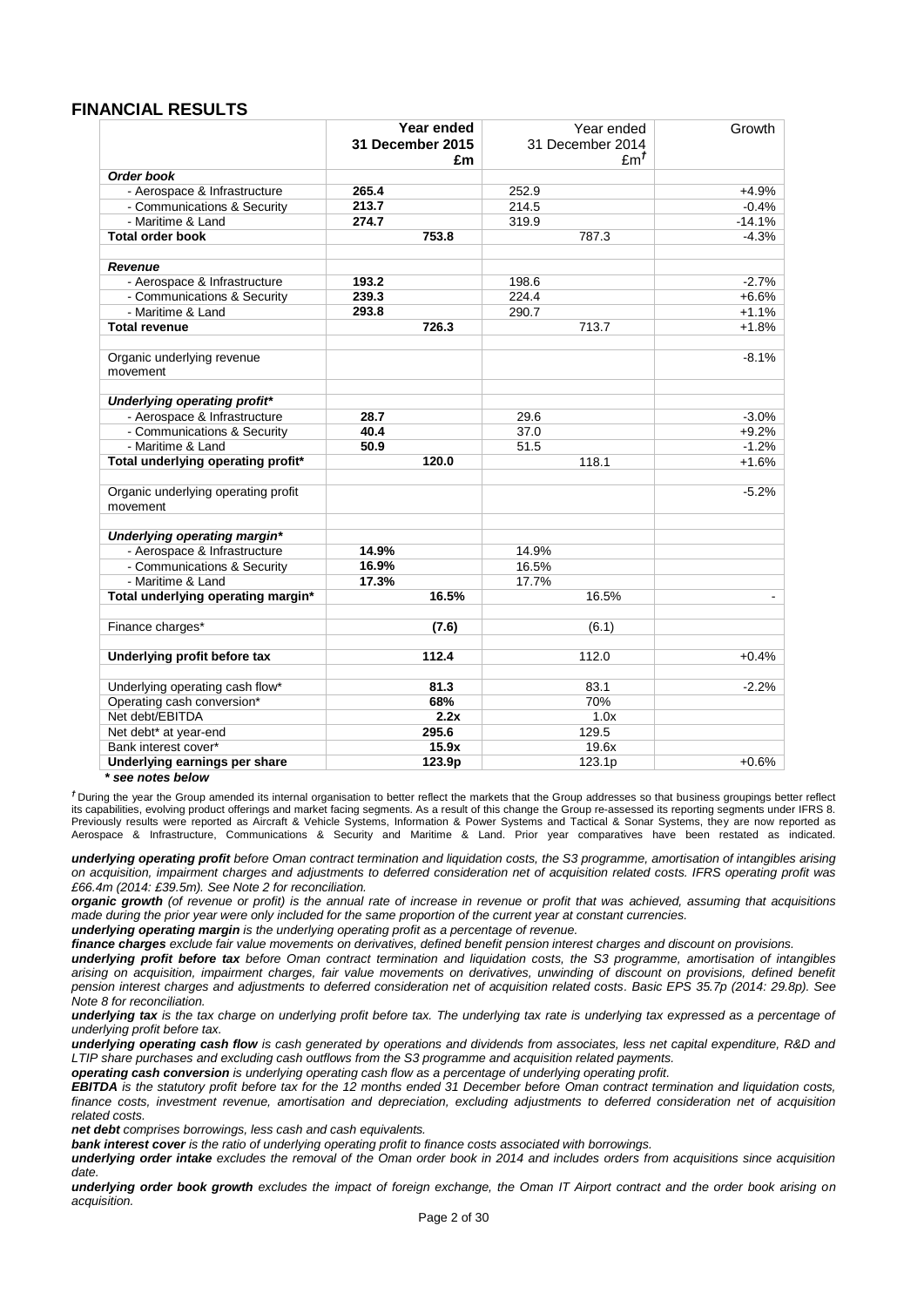The order book at the end of 2015 was £753.8m compared to £787.3m in the prior year. Acquisitions, primarily Herley, contributed 7.3% and there was a foreign exchange benefit of 0.9%. This was offset by an underlying order book decline of 12.5%. This reflected the delay into 2016 of over £100m of orders, most of which are expected to be secured in the first half of the year. These include the UK sonobuoy partnering and India torpedo defence orders.

The revenue of £726.3m represented an increase of 1.8% or £12.6m on the prior year (2014: £713.7m). A 5.9% increase reflecting the impact of acquisitions, together with a 4.0% benefit from the positive impact of foreign exchange on overseas revenues was partially offset by an organic decline of 8.1%. 2.1% (or £14.9m) of the decline related to the Oman Airport IT contract which was terminated in February 2015.

Ultra continues to invest in research and development to support future opportunities; this investment, at £36.0m (2014: £41.2m), represented 5.0% of group turnover.

Underlying operating profit\* was £120.0m (2014: £118.1m). Acquisition growth contributed 4.9% and foreign exchange 1.9%, which was partially offset by an organic decline of 5.2%. The Group's businesses maintained their focus on restructuring their cost bases which sustained an underlying operating margin of 16.5% (2014: 16.5%).

The integration of Herley is on schedule with \$1m of the acquisition case synergies already actioned and a further \$0.5m planned. In addition, Herley's future is improved by its selection for a substantial number of the major US Ship Electronic Warfare Improvement Programme (SEWIP) modules, securing significant revenue opportunities over many years.

The Group's S3 programme is on track with the UK Shared Service Centre to be set up in Wimborne, Dorset during the first half of the year. £3m of savings have been identified for delivery in 2016 which will start to cover the programme costs.

Underlying profit before tax\* was £112.4m (2014: £112.0m), after net financing charges\* of £7.6m (2014: £6.1m).

The Group's underlying tax rate\* in the year was 22.8% (2014: 23.2%) and underlying earnings per share was 123.9p (2014: 123.1p).

Reported (IFRS) profit before tax was £34.8m (2014: £21.5m) and reflected the combined effects of the elements detailed below:

| All £m                                                           | 2015   | 2014   |
|------------------------------------------------------------------|--------|--------|
| Underlying profit before tax                                     | 112.4  | 112.0  |
| Amortisation of intangibles arising on acquisition               | (30.8) | (28.8) |
| Net interest charge on defined benefit pensions                  | (3.0)  | (3.6)  |
| Loss on fair value movements on derivatives                      | (4.0)  | (7.2)  |
| Adjustments to contingent consideration net of acquisition costs | (9.4)  | 4.5    |
| Unwinding of discount on provisions                              | (0.6)  | (1.2)  |
| Oman contract termination charge                                 |        | (46.9) |
| Deemed disposal of Ithra                                         | (16.5) |        |
| S <sub>3</sub> programme                                         | (4.9)  |        |
| Impairment charges                                               | (8.4)  | (7.3)  |
| Reported profit before tax                                       | 34.8   | 21.5   |

During the first half of the year, the deemed disposal of Ithra resulted in a non-cash, non-underlying IFRS accounting charge. It arises from the liquidation of the Ithra contract vehicle following the termination of the Oman Airport IT contract. In the prior year an exceptional non-underlying charge of £46.9m relating to the termination of the contract was recognised in profit before tax. 2015 profit before tax also includes a £2.7m charge reflecting the sale of Ultra's minority shareholding in the Al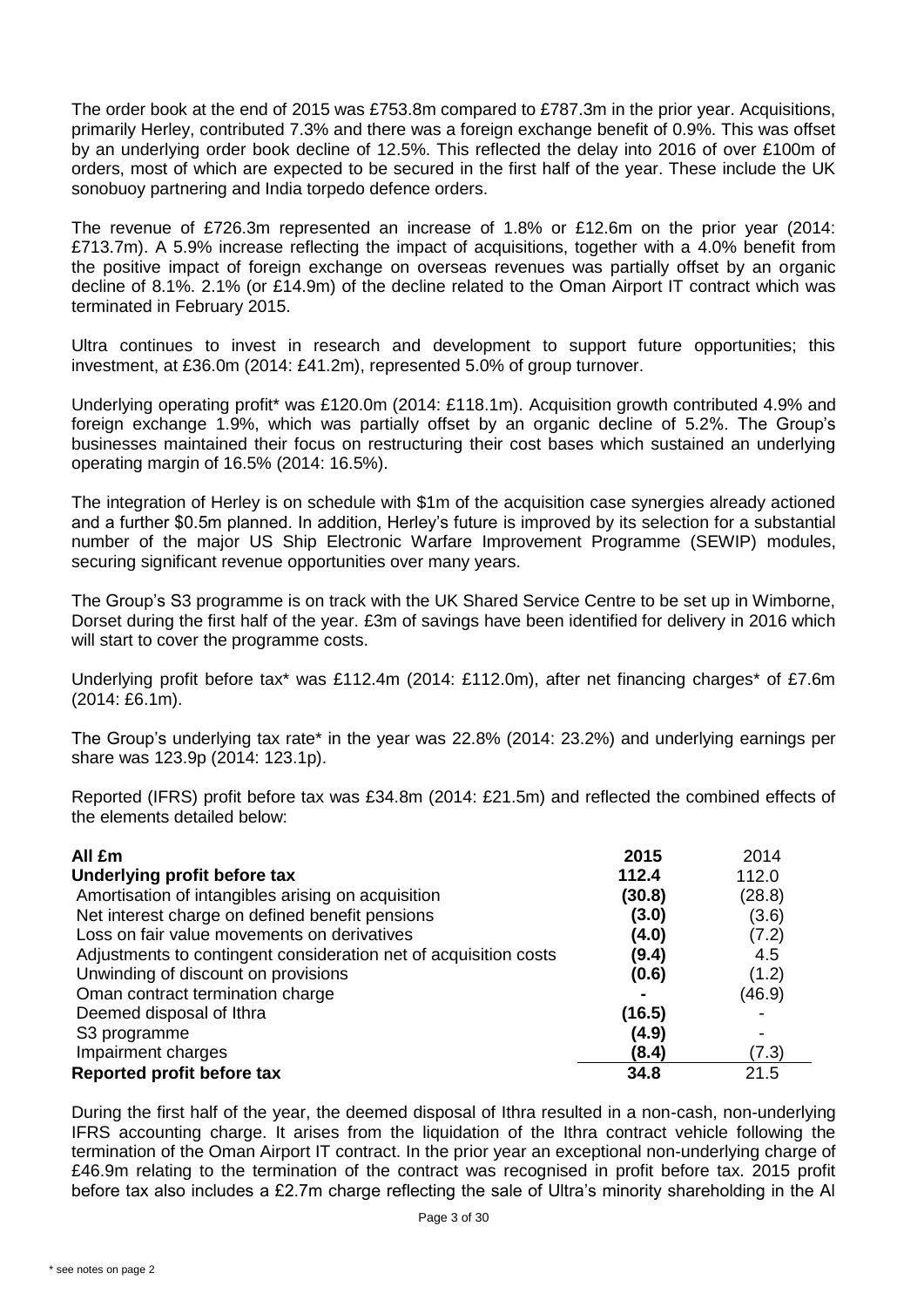Shaheen joint venture, following a review of our activities in the Middle East, and a £5.7m charge to impair an intangible fixed asset impacted by amendments to the US Patriot Act. The prior year included the impairment of the acquired goodwill relating to Al Shaheen.

The £9.4m of acquisition related costs primarily reflected costs incurred on the acquisition of Herley during the year. In the prior year, acquisition costs were flattered by the release of an £8.4m provision relating to the GigaSat earn out agreement for which the 2014 target was not met.

The start-up costs of the S3 programme include onerous lease costs relating to facility consolidations.

The Group's balance sheet remains resilient, with net debt/EBITDA of 2.2x and net interest payable on borrowings covered around 15.9 times by underlying operating profit. Operating cash flow\* in the year was £81.3m (2014: £83.1m) reflecting the expected Oman impact and other working capital movements, leading to a cash conversion of 68% (2014: 70%). Excluding the impact of Oman, cash conversion would have been 77%. Ultra had net debt\* at the end of the year of £295.6m compared to £129.5m at the end of 2014 reflecting the impact of the Herley acquisition. Net cash expenditure on acquisitions in the year was £179.1m (2014: £107.5m) including retention payments in respect of acquisitions.

During the period, Ultra's £100m revolving credit facility was amended to match the favourable interest pricing of our £200m facility, and was extended to expire in August 2019. A \$225m term loan, which also expires in August 2019 was put in place at the time of the Herley acquisition. The covenants match the revolving credit facilities.

During 2015 a consultation took place with the members on a proposal to close the Group's UK Defined Benefit pension scheme to future accrual from 5 April 2016. Following the end of the consultation and discussion with the Trustee, it was announced to members on 1 February 2016 that the Company had agreed with the Trustee the terms under which the scheme is to be closed and that the proposed closure would go ahead.

The proposed final dividend is 32.3p, bringing the total dividend for the year to 46.1p (2014: 44.3p). This represents an annual increase of 4.1%, with the dividend being covered 2.7 times (2014: 2.8 times) by underlying earnings per share. If approved, the dividend will be paid on 5 May 2016 to shareholders on the register at 8 April 2016.

#### **INVESTING FOR GROWTH**

Ultra continued its programme of investment to position for long-term growth, with total spending in 2015 of £215.1m (2014: £148.7m), comprising £179.1m (2014: £107.5m) on acquisitions and £36.0m (2014: £41.2m) on new capabilities. In addition, customer-funding for new product development was £110.6m (2014: £115.9m).

Ultra made two acquisitions in the period:

- August 2015 Herley is a leading designer and producer of RF and microwave integrated systems and subsystems for use in EW, radar, communication, missile, flight test and simulation applications. The company, headquartered in Massachusetts, US, employs 433 people across four offices in the US and UK. Ultra Electronics Herley is in the Communications & Security division.
- October 2015 Furnace Parts is a developer and supplier of thermocouple-based temperature sensors for high performance and demanding applications in the nuclear and process control sectors. The acquisition will extend Ultra's specialist temperature sensing capabilities in both US and international markets. Furnace Parts has been integrated into NSPI in Round Rock, Texas.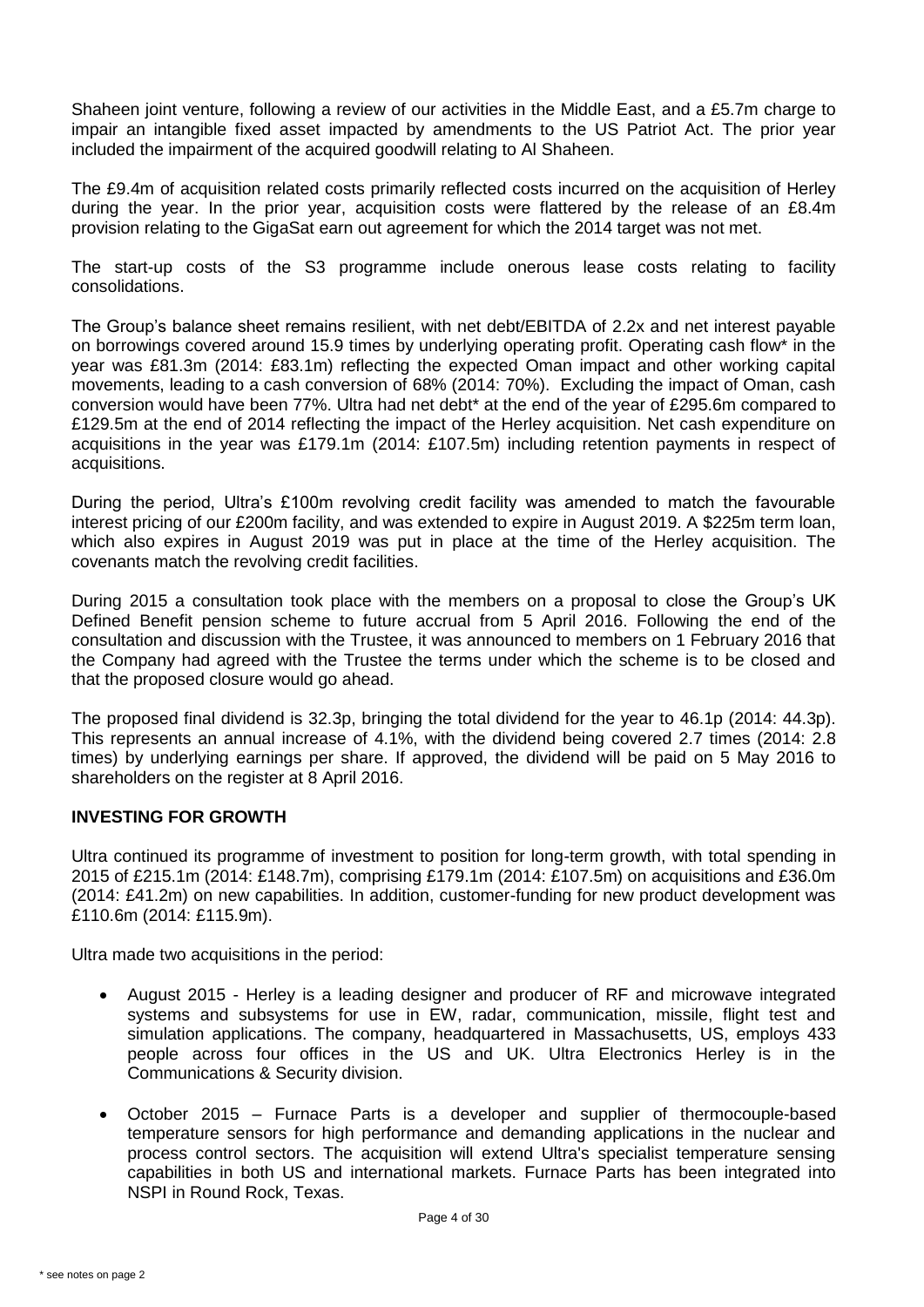# **OPERATIONAL REVIEW**

# **Aerospace & Infrastructure**

- Revenue fell by 2.7% to £193.2m (2014: £198.6m*†* )
- Underlying operating profit was down by 3.0% to £28.7m (2014: £29.6m*†* )
- Order book increased by 4.9% to £265.4m (2014: £252.9m*†* )

Excluding the impact of Oman, the divisional revenue increased by 3.4% compared to 2014, as the prior year included £11.7m of sales from the Oman Airport IT programme, whereas no revenue was recognised in 2015.

The division saw an increase in Aerospace sales, in particular on the Mitsubishi Regional Jet (MRJ) and the Joint Strike Fighter (JSF) programmes, and in revenues from Airport Systems including the Orange County contract in the US. Revenue from vehicle programmes, including the Warrior, Scout and Middle East NIMR also increased. As well as the impact of the Oman contract, revenue from the A400M Network Interface Module (NIM) was lower reflecting contract phasing.

Following the securing of a number of new orders to develop products for the aerospace sector, the division's margins have been impacted by increased R&D investment and lower margins during the engineering phases of projects. There were also restructuring costs at the CEMS business. This was partially offset by higher margins as vehicle programmes entered the production phase. The acquisitions of Ice Corporation in 2014 and Furnace Parts in 2015 provided a positive contribution to both revenue and profits as did the impact of foreign exchange. The resulting divisional margin was 14.9% (2014: 14.9%).

The change in the order book reflects increased orders for aerospace products and services, partially offset by the trading of the Lockheed Martin Warrior contract.

Highlights of activities in the period that will underpin the division's future performance included:

- Awarded development contracts by the Xi'an Aircraft Corporation of China for the landing gear control unit and nose steering wheel system on the new MA700 twin-engine, mediumrange turboprop airliner.
- A strategic partnership with NuScale to develop a suite of reactor and plant instrumentation and control systems to support deployment of their Small Modular Reactor (SMR) fleet worldwide. Part payment for this contract includes an equity stake in NuScale.
- Selection by the Cessna Aircraft Company to provide a Power Transfer Control Unit for its new Hemisphere business jet.

# **Communications & Security**

- Revenue increased by 6.6% to £239.3m (2014: £224.4m*†* )
- Underlying operating profit increased by 9.2% to £40.4m (2014: £37.0m*†* )
- Order book reduced by 0.4% to £213.7m (2014: £214.5m*†* )

Communications & Security saw the benefit of the acquisition of Herley in 2015 together with the prior year acquisition of Forensic Technology. Against this the division was impacted by the repeal of the US Patriot Act which significantly reduced domestic legal intercept revenues in the SoTech business. This was partially offset by an increase in revenue from security and surveillance products, and from the ECU RP programme, and a positive impact from foreign exchange.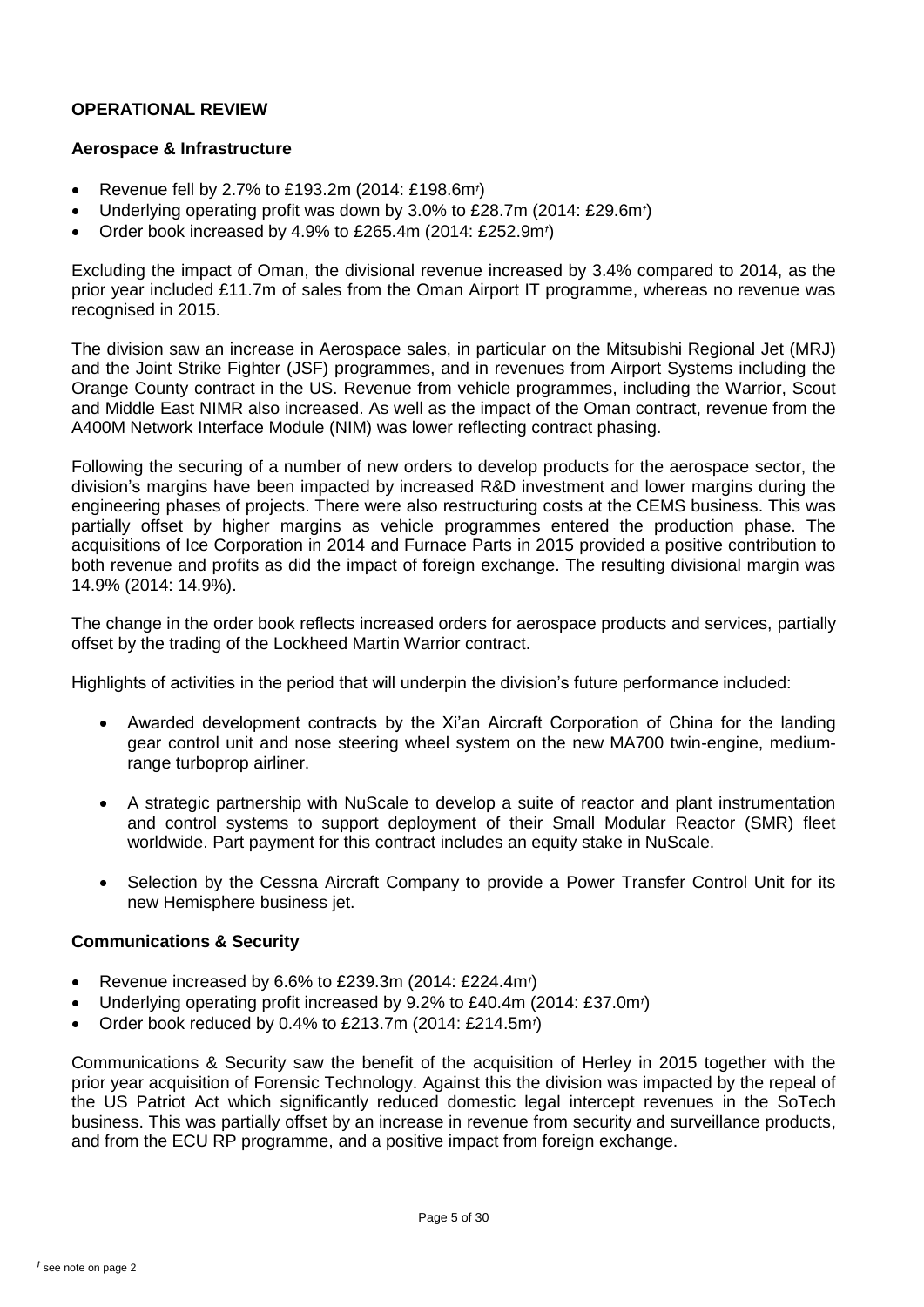There were higher margins as the ECU RP programme completed its production phases and Herley improved the mix. This more than offset the impact of both the loss of high margin revenue and associated restructuring costs in the SoTech business and took divisional margin to 16.9%.

The order book reflected significant trading of the ECU RP Crypto contract and the reduction in US contract placement over the last twelve months, partially offset by the addition of the Herley order book value.

Features of the division's performance in the year that will underpin future performance included:

- Orders worth over \$30m for the protection of US Navy bases in the Washington, Southwest and Hawaii regions.
- Award of a contract for Phase 1 of the US Reprogrammable Single Chip Universal Encryptor (RESCUE) / KOV-21A replacement programmes. This is the development phase of a longawaited and much larger US software-programmable crypto opportunity.
- Selection by Inmarsat as a technology partner to develop micro satellite terminals for both government and commercial customers.

# **Maritime & Land**

- Revenue increased by 1.1% to £293.8m (2014: £290.7m*†* )
- Underlying operating profit decreased by 1.2% to £50.9m (2014: £51.5m*†* )
- Order book decreased by 14.1% to £274.7m (2014: £319.9m*†* )

In Maritime & Land there was an increase in revenue from US and international sonobuoys and from the Sonar 2050 programme for the UK MOD. This was offset by the impact of funding delays on the Torpedo Warning System in the US and by a reduction in rail power management revenue. The acquisition of 3 Phoenix in the prior year contributed to divisional revenues, as did foreign exchange.

Margins at 17.3% (2014: 17.7%) reflected the release of some contract risk reserve in the prior year comparative, and the product mix within the Group's sonobuoy businesses.

The order book declined as a result of the trading of major contracts, including Fatahillah and UK sonobuoy partnering. There was also a delay into 2016 of some large orders including the 2017 UK sonobuoy partnering contract extension and India torpedo defence contract.

Features of the division's performance in the year that will underpin future performance included:

- Award of £18m contract, by Rolls-Royce, for the design and development of reactor control and cooling systems for Royal Navy submarines.
- A \$25m contract award for the procurement of engineering services for development, integration, testing, and logistic support of the Torpedo Warning System.
- Partnering with Mahindra Group in India to address significant opportunities in Underwater Warfare equipment for the Indian Navy and high-capacity radios for the Indian Army.

# **MARKET ENVIRONMENT**

Increases in global instability, security threat and conflict levels were reflected in the comprehensive and robustly funded 2015 UK Strategic Defence & Security Review and a welcome 2-year budget deal in the US, bringing much-needed stability to both national defence programmes. Funding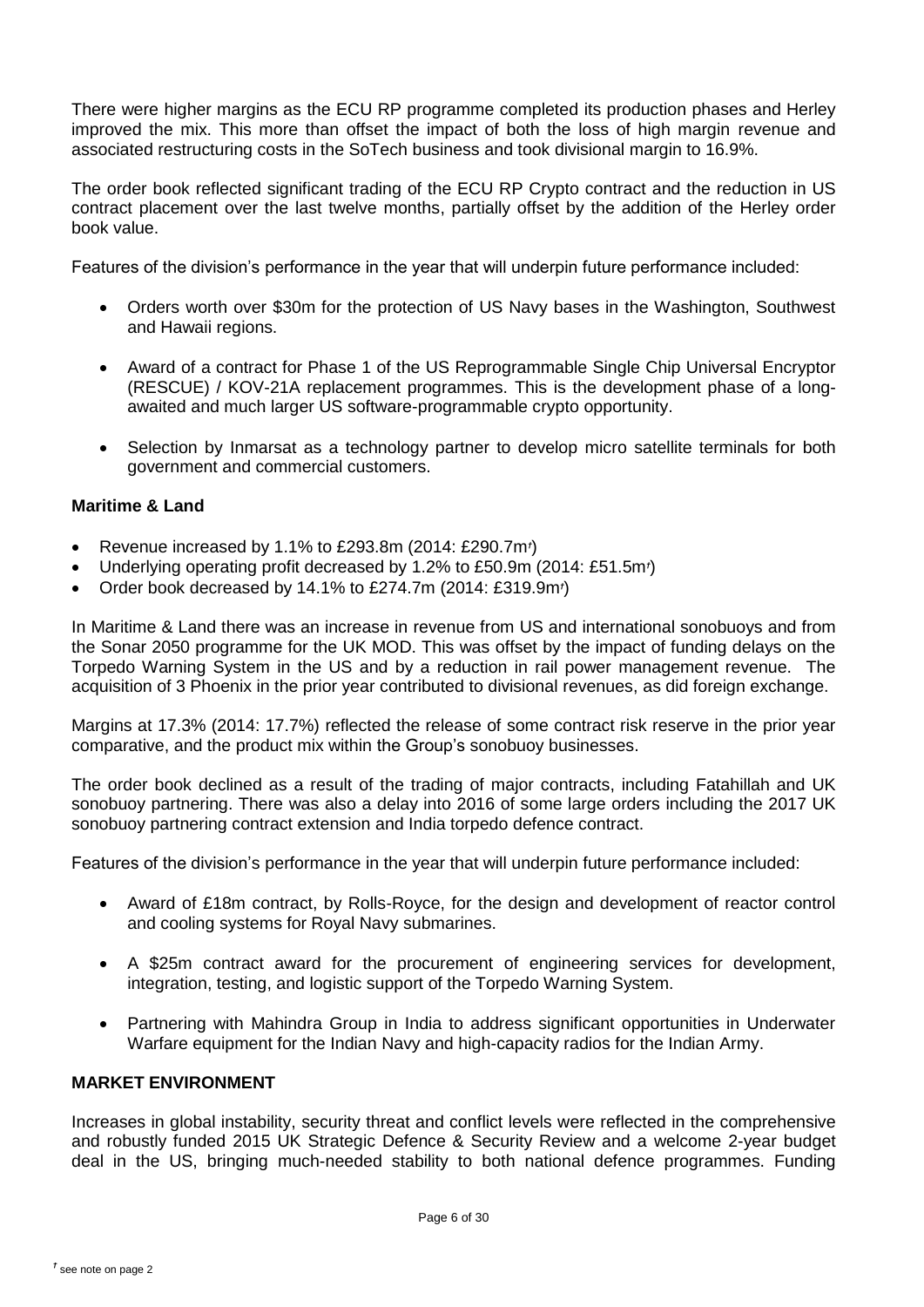pressures remain within these ambitious programmes but priorities reflect Ultra's areas of strength, including submarine build, ISTAR<sup>1</sup> and Communications. More widely, border security, infrastructure protection and cyber-security solutions attract strong interest, tempered by funding pressure from reduced oil revenues and macro-economic worries. Ultra will maintain its focus on securing further long-term contracts by offering the competitive, niche capability solutions required by customers. Investment in leading edge technology, identifying strategic acquisitions and creating sound international partnerships remain integral in our approach.

*Aerospace (18% of 2015 Group revenue, 2014: 17%) –* After several years of revenue expansion, large civil aircraft sector growth has plateaued but with record order book levels and strong passenger travel demand (85% growth since 9/11); attention now falls on the ability of the supply chain to meet increased production rates and on the potential for competition from COMAC<sup>2</sup>. The regional aircraft market is crowded and orders here will be hard won. Military aircraft will be dominated by the F-35 JSF programme and by medium-size military transports, on which the Group is well established. The military rotorcraft market is declining but opportunities exist for specific capabilities such as  $HUMS<sup>3</sup>$  and rotary ice protection.

*Infrastructure (4% of 2015 Group revenue, 2014: 7%) –* High passenger demand is driving airport investment but passenger processing is becoming increasingly commoditised and passenger selfmanagement more common. Major capital projects in the Middle East, Asia and South America are driven by strong regional growth and competition for hub status. UK national rail investment has now switched from DC to major AC upgrades but opportunities continue in Underground and Metro upgrades.

*Nuclear (6% of 2015 Group revenue, 2014: 8%) –* Lower hydrocarbon costs has slowed new build but there are now 70 reactors under construction and investment plans in place to secure future lowcarbon power generation. Life extension demand in a highly regulated market ensures barriers to entry are high.

*Communications (14% of 2015 Group revenue, 2014: 14%) –* Military communications is forecast to grow at over 7% CAGR despite land force consolidation post long deployed operations. Growth drivers include reduced size, weight & power, interoperability and wide-bandwidth secure data access. Encryption programmes in the US and UK are resetting around software programmable solutions that Ultra understands well. Increased security programmes require robust, secure communications networks. Commercial communications sees a growing demand for machine-tomachine solutions to enable new smart initiatives.

*C2ISR<sup>4</sup> (23% of 2015 Group revenue, 2014: 23%) –* Regional tensions and challenges are driving demand for the ability to operate forces under the threat of a range of anti-access/area denial  $(AAAD)$  systems. This provides strong opportunities in  $ISTAR<sup>1</sup>$  and electronic warfare equipment. The border security market is projected to grow from \$4.5bn today to \$8bn by 2024 reflecting the impacts of regional conflict, security threats and migration. Increased security demands are also driving the interest in protection of fixed critical infrastructures and utilities. This degree of complexity benefits providers of robust integrated Command & Control (C2) solutions that can overlay existing sensors and systems.

*Underwater Warfare (24% of 2015 Group revenue, 2014: 21%) –* Global investment in modern, quiet conventional submarines and a resurgent Russian submarine capability are fuelling an increased demand for advanced Anti-Submarine Warfare (ASW) capabilities, including sonobuoys, torpedo defence and countermeasures, integrated wide-area search capabilities, airborne ASW and shallow water systems for smaller vessels.

 $\overline{a}$ 

<sup>1</sup> ISTAR – Intelligence, Surveillance, Targeting and Reconnaissance

<sup>2</sup> Commercial Aircraft Corporation of China

<sup>&</sup>lt;sup>3</sup> HUMS – Health Usage Monitoring Systems

<sup>4</sup> Command & Control, Intelligence Surveillance & Reconnaissance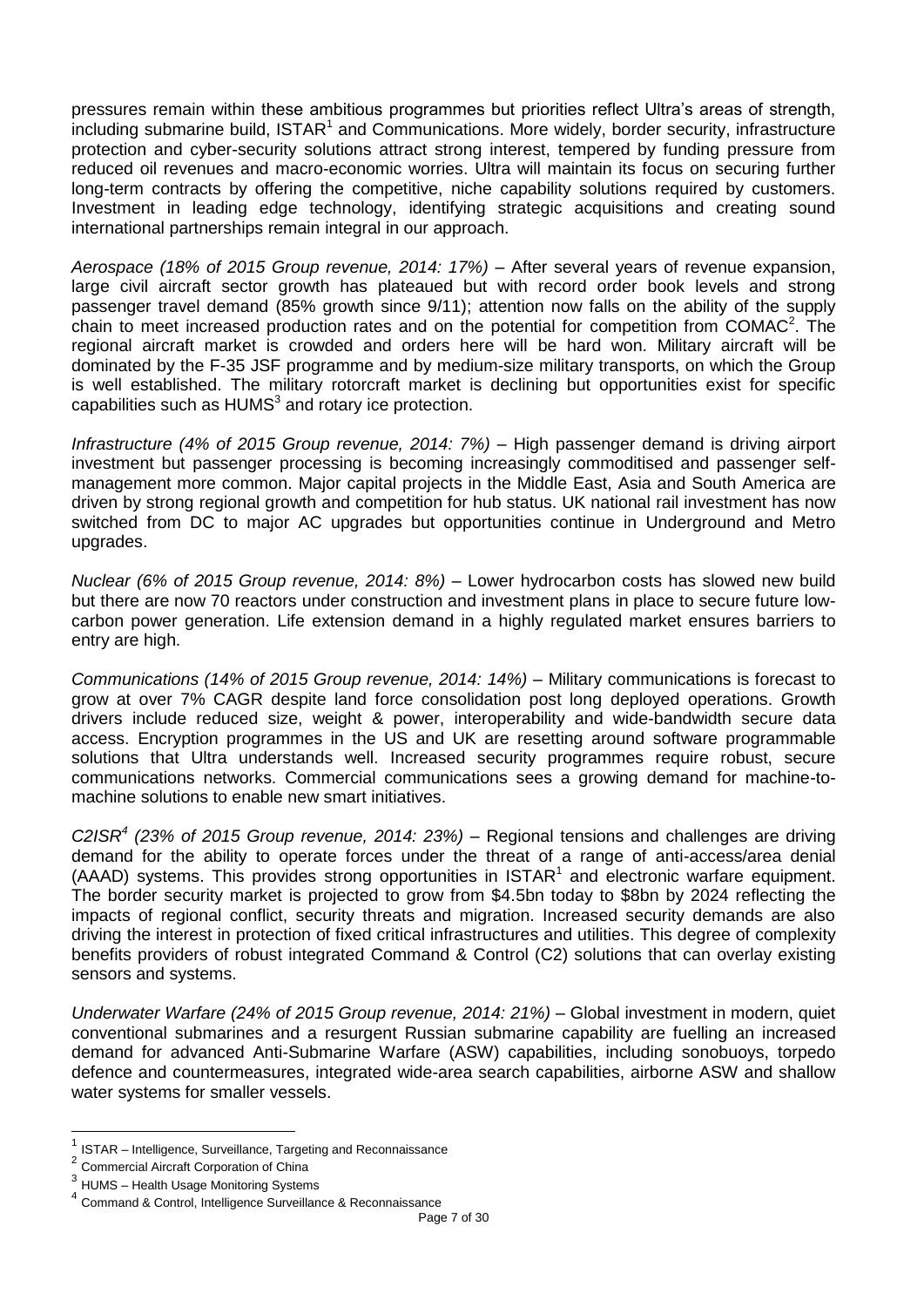*Maritime (6% of 2015 Group revenue, 2014: 7%) –* In the US and UK, significant submarine and ambitious ship-building programmes will provide good opportunities for the Group's electrical power management and signature control offerings but also bring affordability pressures. These pressures will favour upgrade of legacy platforms and smaller ship solutions that match Ultra's strengths.

*Land (5% of 2015 Group revenue, 2014: 3%)* – Core markets are seeing consolidation and upgrading of armoured fighting vehicles (AFVs) post long land operations. Elsewhere, investment in AFVs serves power projection and internal security needs. The Group's strength in AFV electrical architecture is now being utilised to meet the merging demand for soldier-worn power management systems.

# **RISKS AND UNCERTAINTIES**

A number of potential risks and uncertainties exist which could have a material impact on the Group's performance in 2016 and beyond and which could cause actual results to differ materially from expected and historical levels. During the year the Board has reviewed its approach to risk management resulting in the principal risks listed below. An explanation of these risks and the robust business strategies that Ultra uses to manage and mitigate risks and uncertainties can be found in the annual report which is available for download at [www.ultra-electronics.com/investors/annual](http://www.ultra-electronics.com/investors/annual-reports.aspx)[reports.aspx.](http://www.ultra-electronics.com/investors/annual-reports.aspx)

In the defence sector, which contributes around 61% of Ultra's revenue, there is continuing budget pressures in heavily committed procurement programmes in the US and UK. Further cost saving and efficiency will need to be sought. Nevertheless, the overall size of defence budgets worldwide, relative to the Group's revenue, provides sufficient headroom to support Ultra's continuing growth.

There is a risk of programme delays or cancellations but this has always been a feature of the Group's markets.

Movements in foreign currency exchange rates result in both transaction and translation effects on the Group's results. Ultra's projected net transaction exposure is mitigated by the use of forward hedging contracts. By their nature, currency translation risks cannot be mitigated.

Risks are identified, collated, assessed and managed at the most appropriate level of the business (Board, Executive or Business level). Risks are reviewed regularly to ensure judgements and assumptions are unchanged, that appropriate mitigations are in place and that emerging risks are captured. Key risks identified by the Board include:

- Matching strategy to market dynamics
- Ability to win and deliver contracts
- Delivering major change programmes
- Selection and integration of acquisitions
- Protection of intellectual property and information security
- Innovation and development
- Attracting, developing and retaining the right people
- Preservation of Ultra's culture
- Effectiveness of supply chain
- Legislation and regulation compliance
- Maintaining governance and internal control
- Health, safety and the environment
- Pension management
- Treasury and tax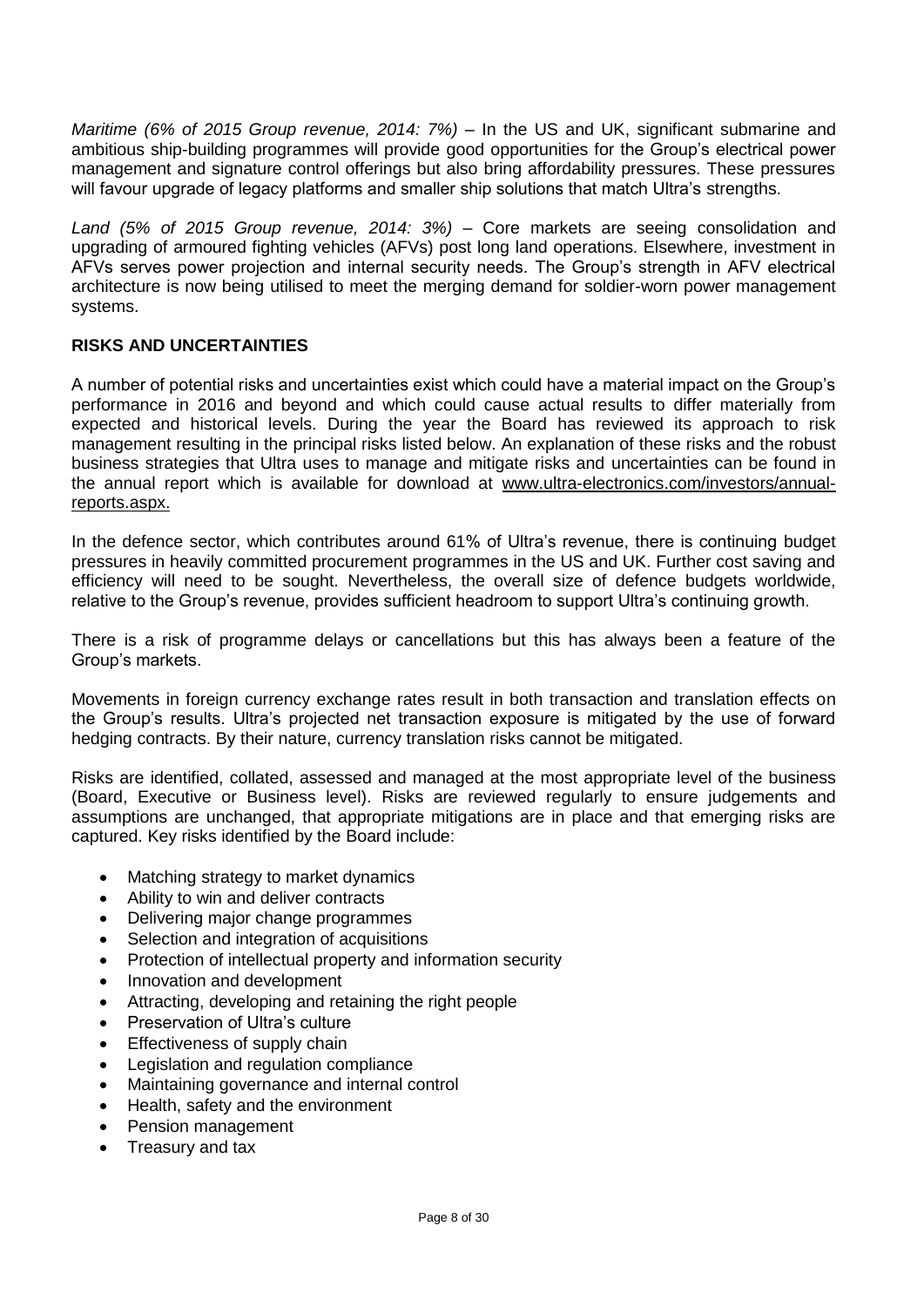# **CONFIRMATION OF GOING CONCERN**

The Directors have considered the guidance issued by the Financial Reporting Council and hereby confirm that the Group continues to adopt the 'going concern' basis in preparing its accounts.

The Board has made appropriate enquiries to support this view, looking forward for a period of at least twelve months. Salient points taken into consideration were:

- the Group's long record of delivering high quality profits
- the adequacy of Ultra's financing facilities
- Ultra's positions in growth sectors of its markets
- the long-term nature of Ultra's markets and contracts
- the Group's minimal exposure to trading denominated in the Euro
- the risks as discussed above

The Directors' long-term viability statement is included in the annual report and accounts.

# **PERFORMANCE & PROSPECTS**

2015 was a significant year for the Group, in which it completed its largest acquisition, introduced a new market segment structure and launched a Standardisation and Shared Services (S3) programme, whilst continuing to face difficult market conditions. Ultra's full-year performance was in line with market expectations and reflected, as anticipated, a generally lower level of activity across most parts of our government related business. By year-end a comprehensive UK Strategic Defence & Security Review and a two-year US budget agreement had signalled some welcome stability although how this plays out remains uncertain.

Looking ahead, well-publicised macro factors continue to threaten governments' future funding. We expect US government defence expenditure to increase in a presidential election year, but these higher levels of spending will take time to benefit the mid-tier defence industry. For Ultra, most of the delayed orders from 2015 are expected to be secured in the first half of 2016 and we continue to have a number of secure long-term platform positions. In addition we will see a full year benefit from the Herley acquisition. Ultra's Board has considered the market conditions and business challenges and judges that the Group can make satisfactory progress in 2016.

- End -

Enquiries:

**Ultra Electronics Holdings plc** 020 8813 4307 Rakesh Sharma, Chief Executive www.ultra-electronics.com Mary Waldner, Group Finance Director

**Media enquiries:** Susan McErlain, Corporate Affairs Director 07836 522722 James White, MHP Communications 020 3128 8756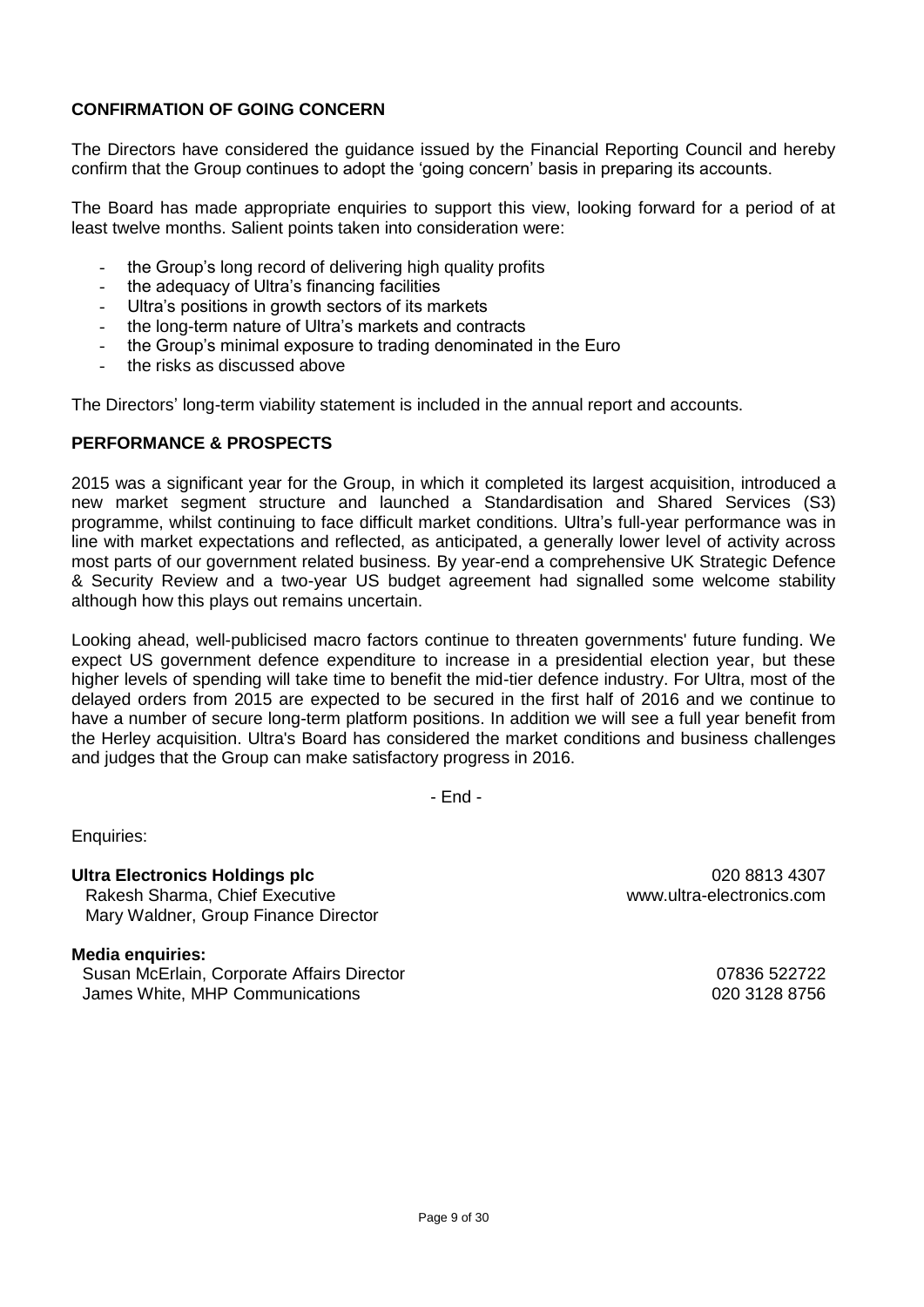# *NATURE OF ANNOUNCEMENT*

*This preliminary announcement of Ultra's audited results for the year ended 31 December 2015 does not serve as the dissemination announcement as required by Rule 6.3 of the Disclosure and Transparency Rules ('DTR'). A separate dissemination announcement will be made when the annual financial report is made public in accordance with DTR requirements.*

*This preliminary announcement has been prepared solely to provide additional information to enable shareholders to assess Ultra's strategies and the potential for those strategies to be fulfilled. It should not be relied upon by any other party or for any other purpose. This preliminary announcement contains certain forward-looking statements. Such statements are made by the directors in good faith based on the information available to them at the time of their approval of this report, and they should be treated with caution due to the inherent uncertainties underlying such forward-looking information. This preliminary announcement has been prepared for the Group as a whole and therefore gives greatest emphasis to those matters which are significant to Ultra when viewed as a complete entity.*

# **Further information about Ultra:**

**Ultra Electronics** is a group of businesses which manage a portfolio of specialist capabilities, generating highly differentiated solutions and products in the defence & aerospace, security & cyber, transport and energy markets by applying electronic and software technologies in demanding and critical environments to meet customer needs.

Ultra has world-leading positions in many of its specialist capabilities and, as an independent, nonthreatening partner, is able to support all of the main prime contractors in its sectors. As a result of such positioning, Ultra's systems, equipment or services are often mission or safety-critical to the successful operation of the platform to which they contribute. In turn, this mission-criticality secures Ultra's positions for the long term which underpins the superior financial performance of the Group.

Ultra offers support to its customers through the design, delivery and support phases of a programme. Ultra businesses have a high degree of operational autonomy where the local management teams are empowered to devise and implement competitive strategies that reflect their expertise in their specific niches. The Group has a small head office and executive team that provide to the individual businesses the same agile, responsive support that they provide to customers as well as formulating Ultra's overarching, corporate strategy.

Across the Group's three divisions, Ultra operates in the following eight market segments:

- *Aerospace Land*
- *Communications Maritime*
- 
- 
- 
- 
- *C2ISR Nuclear*
	- *Infrastructure Underwater Warfare*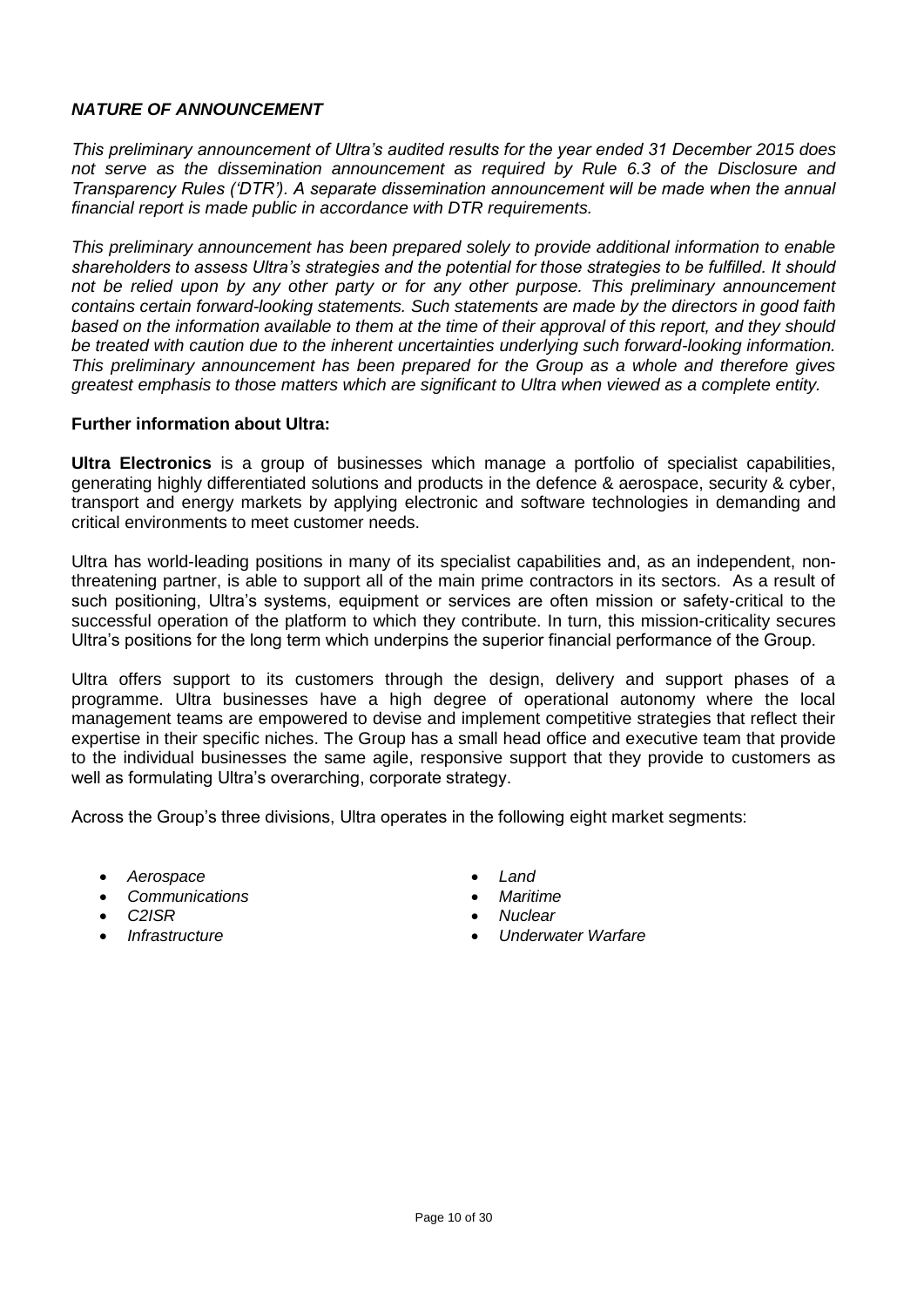#### **Ultra Electronics Holdings plc** Results for the Year Ended 31 December 2015 Consolidated Income Statement

|                                                |                | 2015      | 2014       |
|------------------------------------------------|----------------|-----------|------------|
|                                                | <b>Note</b>    | £'000     | £'000      |
| Revenue                                        | 1              | 726,286   | 713,741    |
| Cost of sales                                  |                | (499,510) | (494,294)  |
| <b>Gross profit</b>                            |                | 226,776   | 219,447    |
| Other operating income                         |                | 2,198     | 4,748      |
| Distribution costs                             |                | (1,604)   | (1,893)    |
| Administrative expenses                        |                | (143,007) | (137, 698) |
| Share of (loss)/profit from associate          |                | (581)     | 1,957      |
| Other operating expenses                       |                | (2,931)   | (1, 149)   |
| Contingent consideration (charge)/release      |                | (1, 101)  | 8,364      |
| Impairment charges                             | $\overline{2}$ | (8, 462)  | (7, 355)   |
| S3 programme                                   |                | (4,863)   |            |
| Oman contract termination costs                | 3              |           | (46, 878)  |
| <b>Operating profit</b>                        |                | 66,425    | 39,543     |
| Deemed disposal of Ithra                       | 3              | (16, 447) |            |
| Investment revenue                             | 4              | 190       | 108        |
| Finance costs                                  | 5              | (15, 407) | (18, 189)  |
| Profit before tax                              | $\mathbf 1$    | 34,761    | 21,462     |
| Tax                                            | 6              | (9, 772)  | (14, 964)  |
| <b>Profit for the year</b><br>Attributable to: |                | 24,989    | 6,498      |
| Owners of the Company                          |                | 24,989    | 20,799     |
| Non-controlling interests                      |                |           | (14, 301)  |
| Earnings per ordinary share (pence)            |                |           |            |
| - basic                                        | 8              | 35.7      | 29.8       |
| - diluted                                      | 8              | 35.6      | 29.7       |

All results are derived from continuing operations.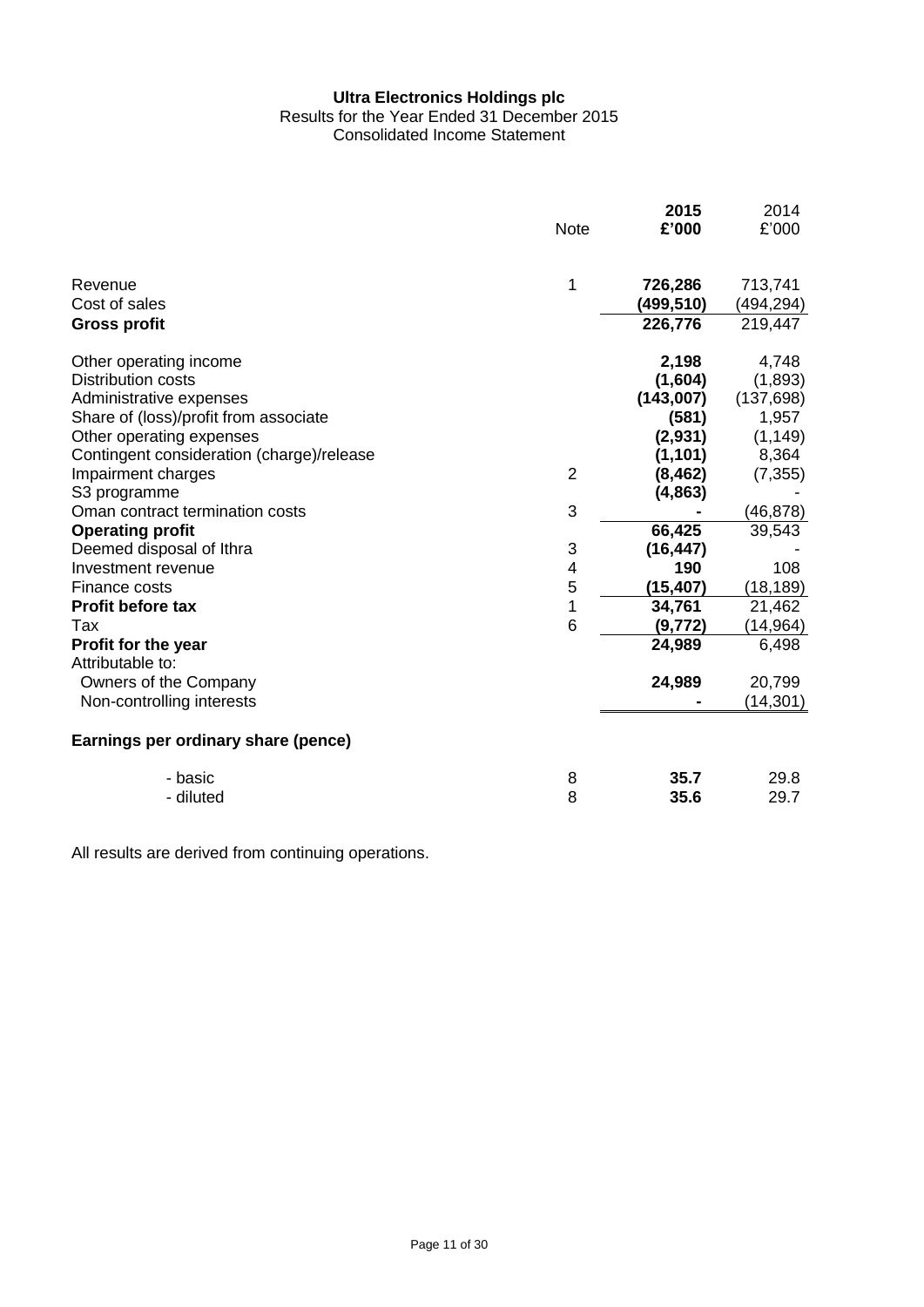Results for the Year Ended 31 December 2015 Consolidated Statement of Comprehensive Income

|                                                                                                                 | 2015<br>£'000 | 2014<br>£'000 |
|-----------------------------------------------------------------------------------------------------------------|---------------|---------------|
| Profit for the year                                                                                             | 24,989        | 6,498         |
| Items that will not be reclassified to profit or loss:                                                          |               |               |
| Actuarial loss on defined benefit pension schemes                                                               | (2,530)       | (5,704)       |
| Tax relating to items that will not be reclassified                                                             | 478           | 1,299         |
| Total items that will not be reclassified to profit or loss                                                     | (2,052)       | (4, 405)      |
| Items that may be reclassified to profit or loss:                                                               |               |               |
| Exchange differences on translation of foreign operations<br>Reclassification of exchange differences on deemed | 11,995        | 10,974        |
| disposal of Ithra                                                                                               | 2,696         |               |
| Loss on loans used in net investment hedges                                                                     | (12, 578)     | (4, 161)      |
| Tax relating to items that may be reclassified                                                                  | 12            | (804)         |
| Total Items that may be reclassified to profit or loss                                                          | 2,125         | 6,009         |
| Other comprehensive income for the year                                                                         | 73            | 1,604         |
| Total comprehensive income for the year<br>Attributable to:                                                     | 25,062        | 8,102         |
| Owners of the Company                                                                                           | 25,190        | 22,407        |
| Non-controlling interests                                                                                       | (128)         | (14, 305)     |
|                                                                                                                 |               |               |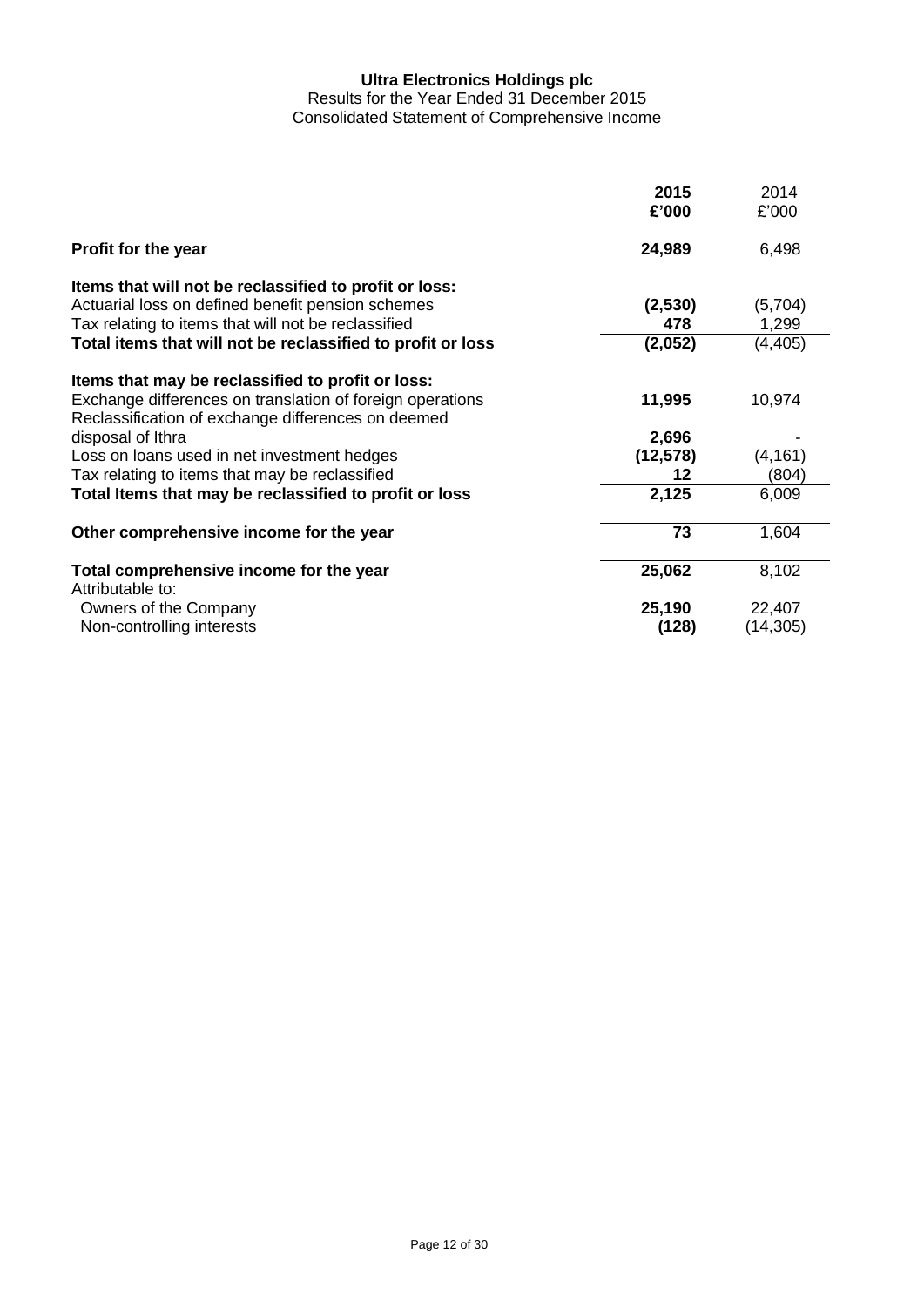# Results for the Year Ended 31 December 2015

Consolidated Balance Sheet

|                                                     | <b>Note</b> | 2015<br>£'000 | 2014<br>£'000 |
|-----------------------------------------------------|-------------|---------------|---------------|
| <b>Non-current assets</b>                           |             |               |               |
| Goodwill                                            | 9           | 375,885       | 298,960       |
| Other intangible assets                             |             | 193,123       | 162,512       |
| Property, plant and equipment                       |             | 68,183        | 62,569        |
| Interest in associate                               |             |               | 8,105         |
| Deferred tax assets                                 |             | 5,935         | 4,494         |
| Derivative financial instruments                    |             | 426           | 1,117         |
| Trade and other receivables                         | 11          | 15,239        | 4,694         |
|                                                     |             | 658,791       | 542,451       |
| <b>Current assets</b>                               |             |               |               |
| Inventories                                         | 10          | 81,816        | 73,745        |
| Trade and other receivables                         | 11          | 197,387       | 190,186       |
| Tax assets                                          |             | 9,169         | 1,814         |
| Cash and cash equivalents                           |             | 45,474        | 41,259        |
| Derivative financial instruments                    |             | 921           | 1,725         |
| Assets classified as held for sale                  |             | 8,795         |               |
|                                                     |             | 343,562       | 308,729       |
| <b>Total assets</b>                                 |             | 1,002,353     | 851,180       |
|                                                     |             |               |               |
| <b>Current liabilities</b>                          |             |               |               |
| Trade and other payables                            | 12          | (199, 942)    | (231, 954)    |
| <b>Tax liabilities</b>                              |             | (7, 149)      | (7, 166)      |
| Derivative financial instruments                    |             | (3,530)       | (1,920)       |
| Liabilities classified as held for sale             |             | (3,011)       |               |
| Short-term provisions                               | 13          | (24,363)      | (27, 105)     |
|                                                     |             | (237, 995)    | (268, 145)    |
| <b>Non-current liabilities</b>                      |             |               |               |
| Retirement benefit obligations                      | 14          | (84, 819)     | (87, 263)     |
| Other payables                                      | 12          | (6,996)       | (9,512)       |
| Deferred tax liabilities                            |             | (7, 168)      | (6, 192)      |
| Derivative financial instruments                    |             | (2, 561)      | (1,678)       |
| <b>Borrowings</b>                                   |             | (341, 046)    | (170, 754)    |
| Long-term provisions                                | 13          | (4, 925)      | (4, 190)      |
|                                                     |             | (447, 515)    | (279, 589)    |
|                                                     |             |               |               |
| <b>Total liabilities</b>                            |             | (685,510)     | (547, 734)    |
| <b>Net assets</b>                                   |             | 316,843       | 303,446       |
| <b>Equity</b>                                       |             |               |               |
| Share capital                                       |             | 3,514         | 3,498         |
| Share premium account                               |             | 61,052        | 56,131        |
| Own shares                                          |             | (2,581)       | (2,581)       |
| Hedging reserve                                     |             | (25,908)      | (13, 330)     |
| <b>Translation reserve</b>                          |             | 42,038        | 27,219        |
| Retained earnings                                   |             | 238,728       | 246,132       |
| <b>Equity attributable to owners of the Company</b> |             | 316,843       | 317,069       |
| Non-controlling interest                            |             |               | (13, 623)     |
| <b>Total equity</b>                                 |             | 316,843       | 303,446       |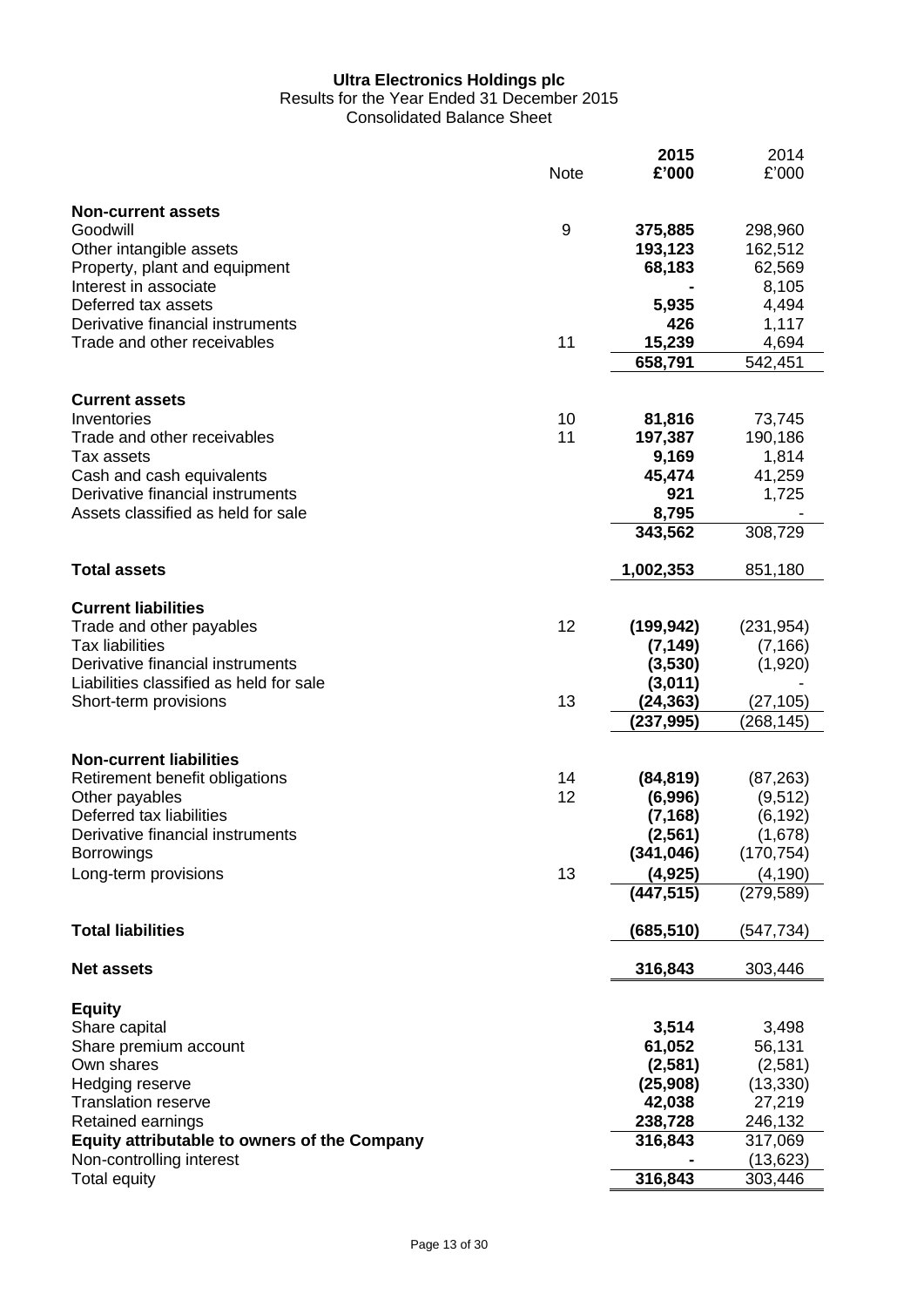Results for the Year Ended 31 December 2015

Consolidated Cash Flow Statement

|                                                          | <b>Note</b> | 2015<br>£'000 | 2014<br>£'000 |
|----------------------------------------------------------|-------------|---------------|---------------|
| Net cash flow from operating activities                  | 15          | 47,778        | 68,717        |
| <b>Investing activities</b>                              |             |               |               |
| Interest received                                        |             | 190           | 108           |
| Dividends received from equity accounted investments     |             | 5,343         | 1,619         |
| Purchase of property, plant and equipment                |             | (4, 597)      | (8, 362)      |
| Proceeds from disposal of property, plant and equipment  |             | 1,466         | 55            |
| Expenditure on product development and other intangibles |             | (1,761)       | (9,289)       |
| Acquisition of subsidiary undertakings                   |             | (172, 539)    | (111, 285)    |
| Net cash acquired with subsidiary undertakings           |             | 724           | 6,737         |
| Net cash used in investing activities                    |             | (171, 174)    | (120, 417)    |
|                                                          |             |               |               |
| <b>Financing activities</b>                              |             |               |               |
| Issue of share capital                                   |             | 4,937         | 2,231         |
| Dividends paid                                           |             | (31, 332)     | (29, 722)     |
| Loan syndication costs                                   |             | (1, 347)      | (1, 495)      |
| Repayments of borrowings                                 |             | (160, 532)    | (68, 331)     |
| Proceeds from borrowings                                 |             | 317,586       | 162,387       |
| Increase in loan to associate                            |             |               | (1,654)       |
| Repayment of obligations under finance leases            |             |               | (63)          |
| Net cash from financing activities                       |             | 129,312       | 63,353        |
|                                                          |             |               |               |
| Net increase in cash and cash equivalents                |             | 5,916         | 11,653        |
| Cash and cash equivalents at beginning of year           |             | 41,259        | 30,570        |
| Effect of foreign exchange rate changes                  |             | (1,701)       | (964)         |
| Cash and cash equivalents at end of year                 |             | 45,474        | 41,259        |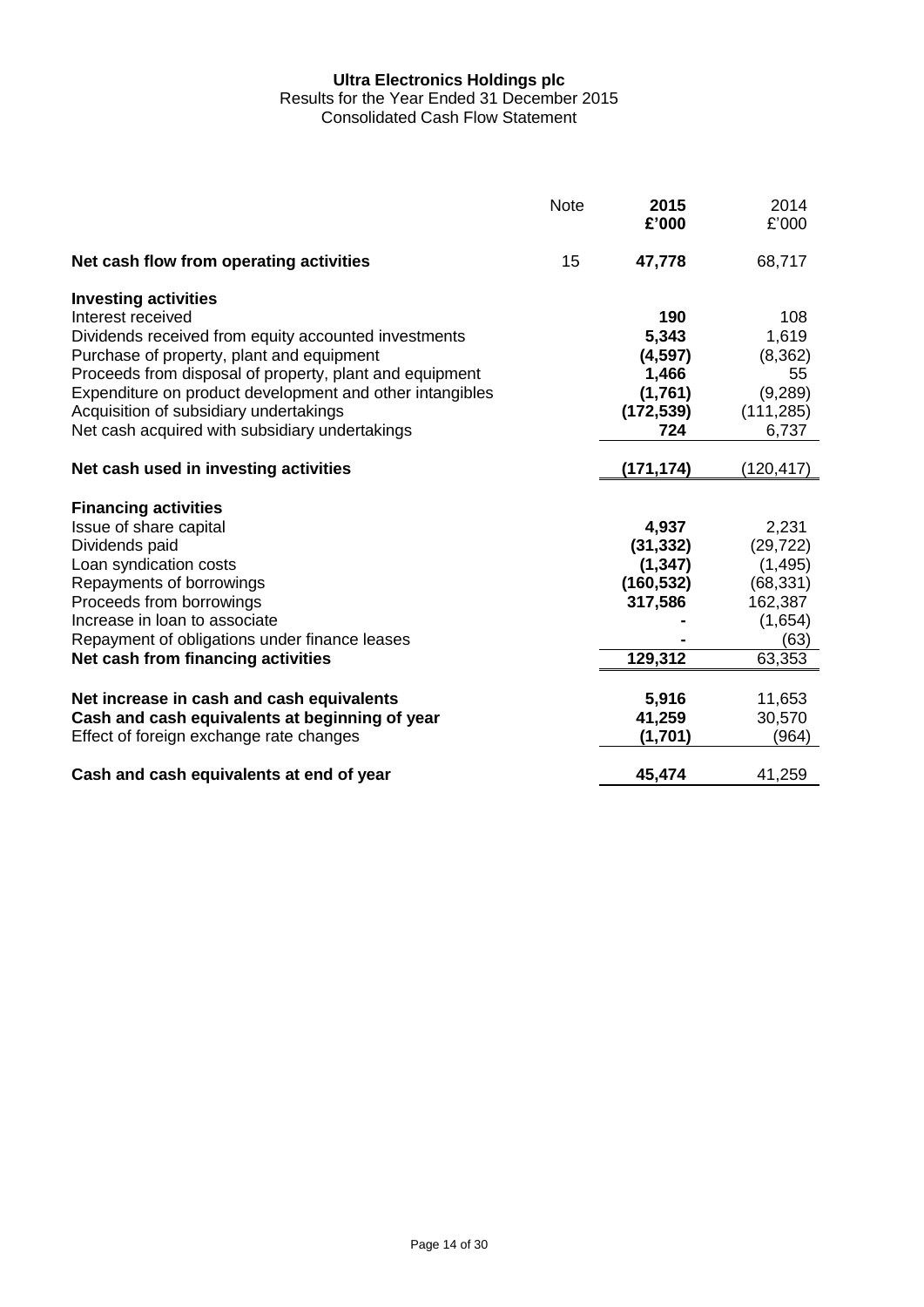Results for the Year Ended 31 December 2015 Consolidated Statement of Changes in Equity

# **Equity attributable to equity holders of the parent**

|                                         | <b>Share</b><br>capital<br>£'000 | <b>Share</b><br>premium<br>account<br>£'000 | <b>Reserve</b><br>for own<br>shares<br>£'000 | <b>Hedging</b><br>reserve<br>£'000 | <b>Translation</b><br>reserve<br>£'000 | <b>Retained</b><br>earnings<br>£'000 | <b>Non</b><br>controlling<br>interest<br>£'000 | <b>Total</b><br>equity<br>£'000 |
|-----------------------------------------|----------------------------------|---------------------------------------------|----------------------------------------------|------------------------------------|----------------------------------------|--------------------------------------|------------------------------------------------|---------------------------------|
| <b>Balance at 1 January 2015</b>        | 3,498                            | 56,131                                      | (2, 581)                                     | (13, 330)                          | 27,219                                 | 246,132                              | (13, 623)                                      | 303,446                         |
| Profit for the year                     |                                  |                                             |                                              |                                    |                                        | 24,989                               |                                                | 24,989                          |
| Other comprehensive income for the year |                                  |                                             |                                              | (12, 578)                          | 14,819                                 | (2,040)                              | (128)                                          | 73                              |
| Total comprehensive income for the year | ۰.                               | $\blacksquare$                              | $\sim$                                       | (12, 578)                          | 14,819                                 | 22,949                               | (128)                                          | 25,062                          |
| Deemed disposal of Ithra                |                                  |                                             |                                              |                                    |                                        |                                      | 13,751                                         | 13,751                          |
| Equity-settled employee share schemes   | 16                               | 4,921                                       |                                              |                                    |                                        | 967                                  |                                                | 5,904                           |
| Dividend to shareholders                |                                  |                                             |                                              |                                    |                                        | (31, 332)                            |                                                | (31, 332)                       |
| Tax on share-based payment transactions |                                  |                                             |                                              |                                    |                                        | 12                                   |                                                | 12                              |
| <b>Balance at 31 December 2015</b>      | 3,514                            | 61,052                                      | (2, 581)                                     | (25, 908)                          | 42,038                                 | 238,728                              | $\blacksquare$                                 | 316,843                         |
| <b>Balance at 1 January 2014</b>        | 3,490                            | 53,908                                      | (2,581)                                      | (9, 169)                           | 16,240                                 | 258,609                              | 682                                            | 321,179                         |
| Profit for the year                     |                                  |                                             |                                              |                                    |                                        | 20,799                               | (14, 301)                                      | 6,498                           |
| Other comprehensive income for the year |                                  |                                             |                                              | (4, 161)                           | 10,979                                 | (5,210)                              | (4)                                            | 1,604                           |
| Total comprehensive income for the year | $\blacksquare$                   |                                             | $\blacksquare$                               | (4, 161)                           | 10,979                                 | 15,589                               | (14, 305)                                      | 8,102                           |
| Equity-settled employee share schemes   | 8                                | 2,223                                       |                                              |                                    |                                        | 1,783                                |                                                | 4,014                           |
| Dividend to shareholders                |                                  |                                             |                                              |                                    |                                        | (29, 722)                            |                                                | (29, 722)                       |
| Tax on share-based payment transactions |                                  |                                             |                                              |                                    |                                        | (127)                                |                                                | (127)                           |
| <b>Balance at 31 December 2014</b>      | 3,498                            | 56,131                                      | (2, 581)                                     | (13, 330)                          | 27,219                                 | 246,132                              | (13, 623)                                      | 303,446                         |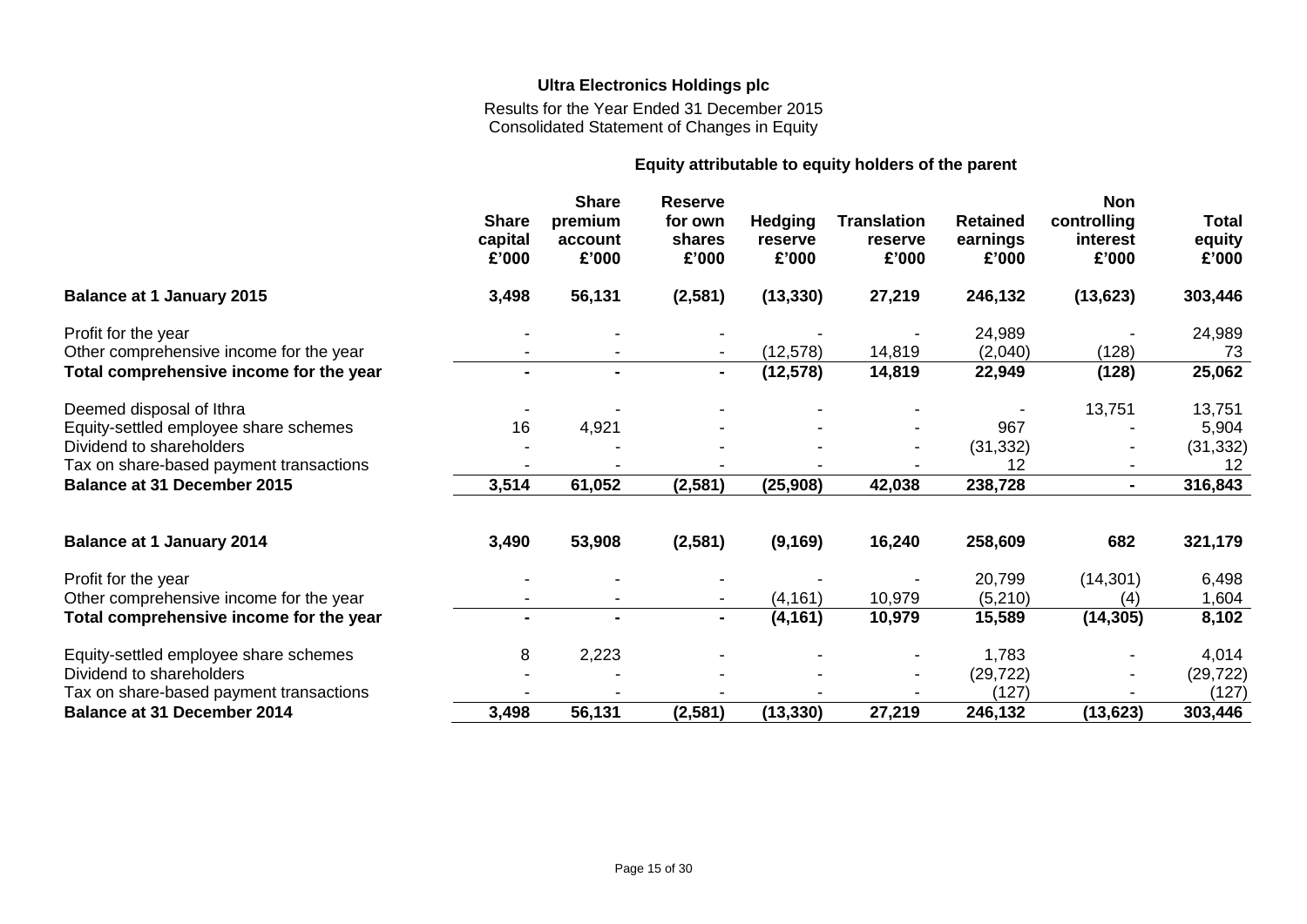#### **Ultra Electronics Holdings plc** Results for the Year Ended 31 December 2015

#### Notes

### **1. Segment information**

During the year the Group amended its internal organisation to better reflect the markets that the Group addresses so that business groupings better reflect its capabilities, evolving product offerings and market facing segments. As a result of this change the Group has re-assessed its reporting segments under IFRS 8. Previously results were reported as Aircraft & Vehicle Systems, Information & Power Systems and Tactical & Sonar Systems, they are now reported as Aerospace & Infrastructure, Communications & Security and Maritime & Land. Prior year comparatives have been restated as indicated.

# **(a) Revenue by segment**

|                                     | 2015                       |                         |           |                     |                  |                        | 2014 |  |
|-------------------------------------|----------------------------|-------------------------|-----------|---------------------|------------------|------------------------|------|--|
|                                     | <b>External</b><br>revenue | <b>Inter</b><br>segment | Total     | External<br>revenue | Inter<br>segment | Total<br>* as restated |      |  |
|                                     | £'000                      | £'000                   | £'000     | £'000               | £'000            | £'000                  |      |  |
| Aerospace & Infrastructure          | 193,224                    | 8,880                   | 202,104   | 198,597             | 13,345           | 211,942                |      |  |
| <b>Communication &amp; Security</b> | 239,261                    | 5,692                   | 244,953   | 224,449             | 8,129            | 232,578                |      |  |
| Maritime & Land                     | 293,801                    | 21,351                  | 315,152   | 290,695             | 13,917           | 304,612                |      |  |
| Eliminations                        |                            | (35,923)                | (35, 923) |                     | (35,391)         | (35, 391)              |      |  |
| <b>Consolidated revenue</b>         | 726,286                    | $\blacksquare$          | 726,286   | 713,741             |                  | 713,741                |      |  |

#### **(b) Profit by segment**

|                                                                              | 2015                                          |                                              |                                    |                       |
|------------------------------------------------------------------------------|-----------------------------------------------|----------------------------------------------|------------------------------------|-----------------------|
|                                                                              | Aerospace &<br><b>Infrastructure</b><br>£'000 | <b>Communications</b><br>& Security<br>£'000 | <b>Maritime</b><br>& Land<br>£'000 | <b>Total</b><br>£'000 |
| <b>Underlying operating profit</b><br>Amortisation of intangibles arising on | 28,641                                        | 40,424                                       | 50,907                             | 119,972               |
| acquisition<br>Adjustments to deferred consideration                         | (3, 129)                                      | (22, 130)                                    | (5, 547)                           | (30, 806)             |
| net of acquisition costs                                                     | (91)                                          | (9,306)                                      | (19)                               | (9, 416)              |
| S <sub>3</sub> programme                                                     | (460)                                         | (3,895)                                      | (508)                              | (4, 863)              |
| Impairment charges                                                           | (2,693)                                       | (5,769)                                      |                                    | (8, 462)              |
| <b>Operating profit/(loss)</b>                                               | 22,268                                        | (676)                                        | 44,833                             | 66,425                |
| Deemed disposal of Ithra                                                     |                                               |                                              |                                    | (16, 447)             |
| Investment revenue                                                           |                                               |                                              |                                    | 190                   |
| Finance costs                                                                |                                               |                                              |                                    | (15, 407)             |
| Profit before tax                                                            |                                               |                                              |                                    | 34,761                |
| Tax                                                                          |                                               |                                              |                                    | (9,772)               |
| Profit after tax                                                             |                                               |                                              |                                    | 24,989                |

The S3 programme is the Group's Standardisation & Shared Service Programme.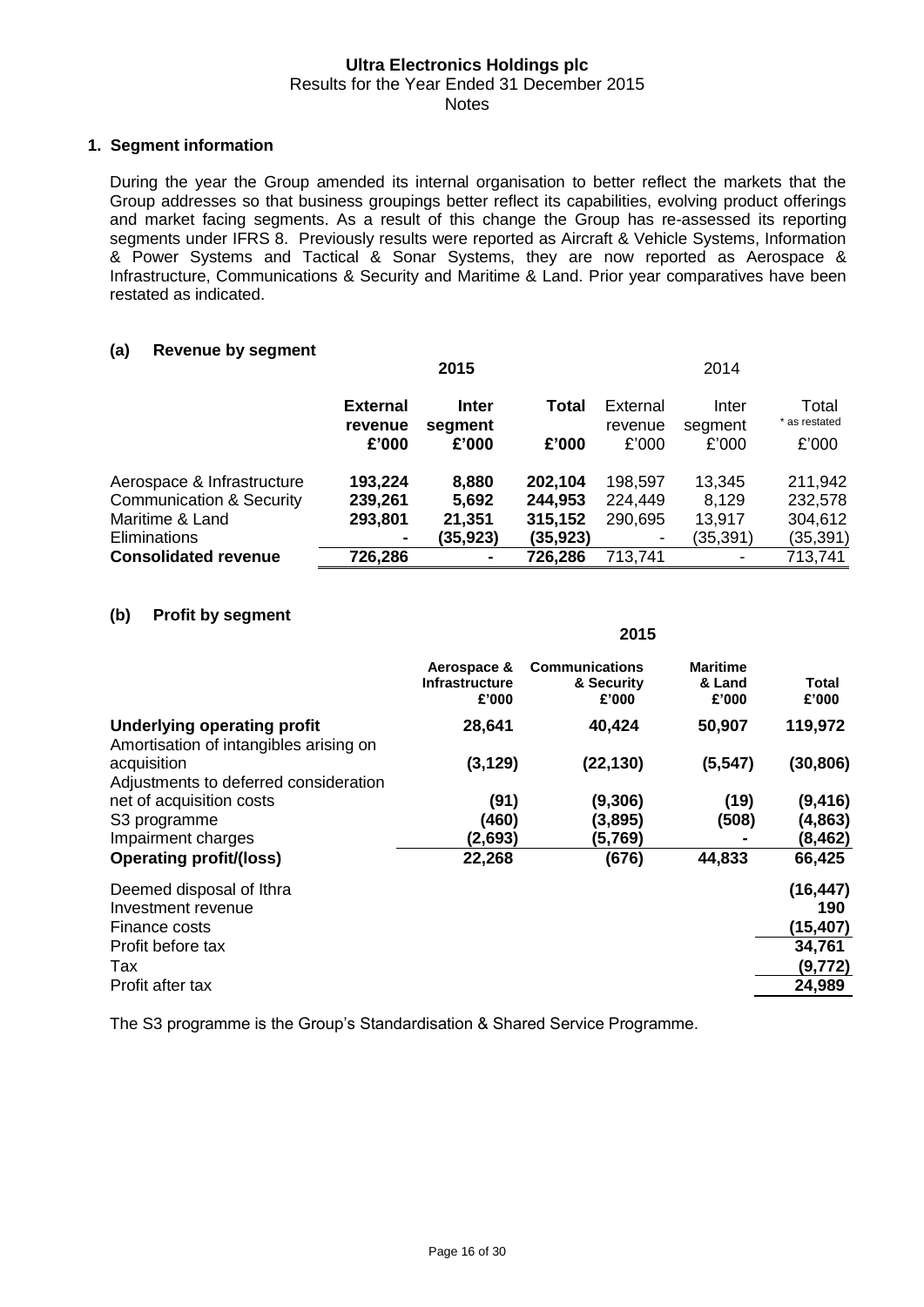$2014$ 

# **1. Segment information (continued)**

# **(b) Profit by segment**

|                                                                              |                                        | 20 I 4                                |                             |                                 |
|------------------------------------------------------------------------------|----------------------------------------|---------------------------------------|-----------------------------|---------------------------------|
|                                                                              | Aerospace &<br>Infrastructure<br>£'000 | Communications<br>& Security<br>£'000 | Maritime<br>& Land<br>£'000 | Total<br>* as restated<br>£'000 |
| <b>Underlying operating profit</b><br>Amortisation of intangibles arising on | 29,593                                 | 37,017                                | 51,456                      | 118,066                         |
| acquisition<br>Adjustments to deferred consideration                         | (3,901)                                | (17, 209)                             | (7,681)                     | (28, 791)                       |
| net of acquisition costs <sup>†</sup>                                        | (406)                                  | 5,293                                 | (386)                       | 4,501                           |
| Oman contract termination costs                                              | (46,878)                               |                                       |                             | (46,878)                        |
| Impairment charges                                                           | (7, 355)                               |                                       |                             | (7, 355)                        |
| <b>Operating (loss)/profit</b>                                               | (28, 947)                              | 25,101                                | 43,389                      | 39,543                          |
| Investment revenue                                                           |                                        |                                       |                             | 108                             |
| Finance costs                                                                |                                        |                                       |                             | (18, 189)                       |
| Profit before tax                                                            |                                        |                                       |                             | 21,462                          |
| Tax                                                                          |                                        |                                       |                             | (14,964)                        |
| Profit after tax                                                             |                                        |                                       |                             | 6,498                           |

 $<sup>†</sup>$  A provision of £8,364,000 was released in 2014 relating to the GigaSat earn-out agreement for which the final 2014</sup> target was not met. GigaSat is in the Communications & Security division.

#### **(c) Capital expenditure, additions to intangibles, depreciation and amortisation**

|                                      | <b>Capital expenditure and</b><br>additions to intangibles<br>(excluding goodwill and<br>acquired intangibles) |               | <b>Depreciation</b><br>and amortisation |               |
|--------------------------------------|----------------------------------------------------------------------------------------------------------------|---------------|-----------------------------------------|---------------|
|                                      |                                                                                                                | * as restated |                                         | * as restated |
|                                      | 2015                                                                                                           | 2014          | 2015                                    | 2014          |
|                                      | £'000                                                                                                          | £'000         | £'000                                   | £'000         |
| Aerospace & Infrastructure           | 2,498                                                                                                          | 7,882         | 7,074                                   | 8,655         |
| <b>Communications &amp; Security</b> | 1,915                                                                                                          | 4,994         | 27,815                                  | 21,890        |
| Maritime & Land                      | 1,945                                                                                                          | 4,775         | 10,697                                  | 12,484        |
| Total                                | 6,358                                                                                                          | 17,651        | 45,586                                  | 43,029        |

The 2015 depreciation and amortisation expense includes £34,627,000 of amortisation charges (2014: £32,202,000) and £10,959,000 of property, plant and equipment depreciation charges (2014: £10,827,000).

### **(d) Total assets by segment**

|                                      |           | * as restated |
|--------------------------------------|-----------|---------------|
|                                      | 2015      | 2014          |
|                                      | £'000     | £'000         |
| Aerospace & Infrastructure           | 233,949   | 241,927       |
| <b>Communications &amp; Security</b> | 460,980   | 320,390       |
| Maritime & Land                      | 245,499   | 238,454       |
|                                      | 940,428   | 800,771       |
| Unallocated                          | 61,925    | 50,409        |
| <b>Consolidated total assets</b>     | 1,002,353 | 851,180       |

Unallocated assets represent current and deferred tax assets, derivatives at fair value and cash and cash equivalents.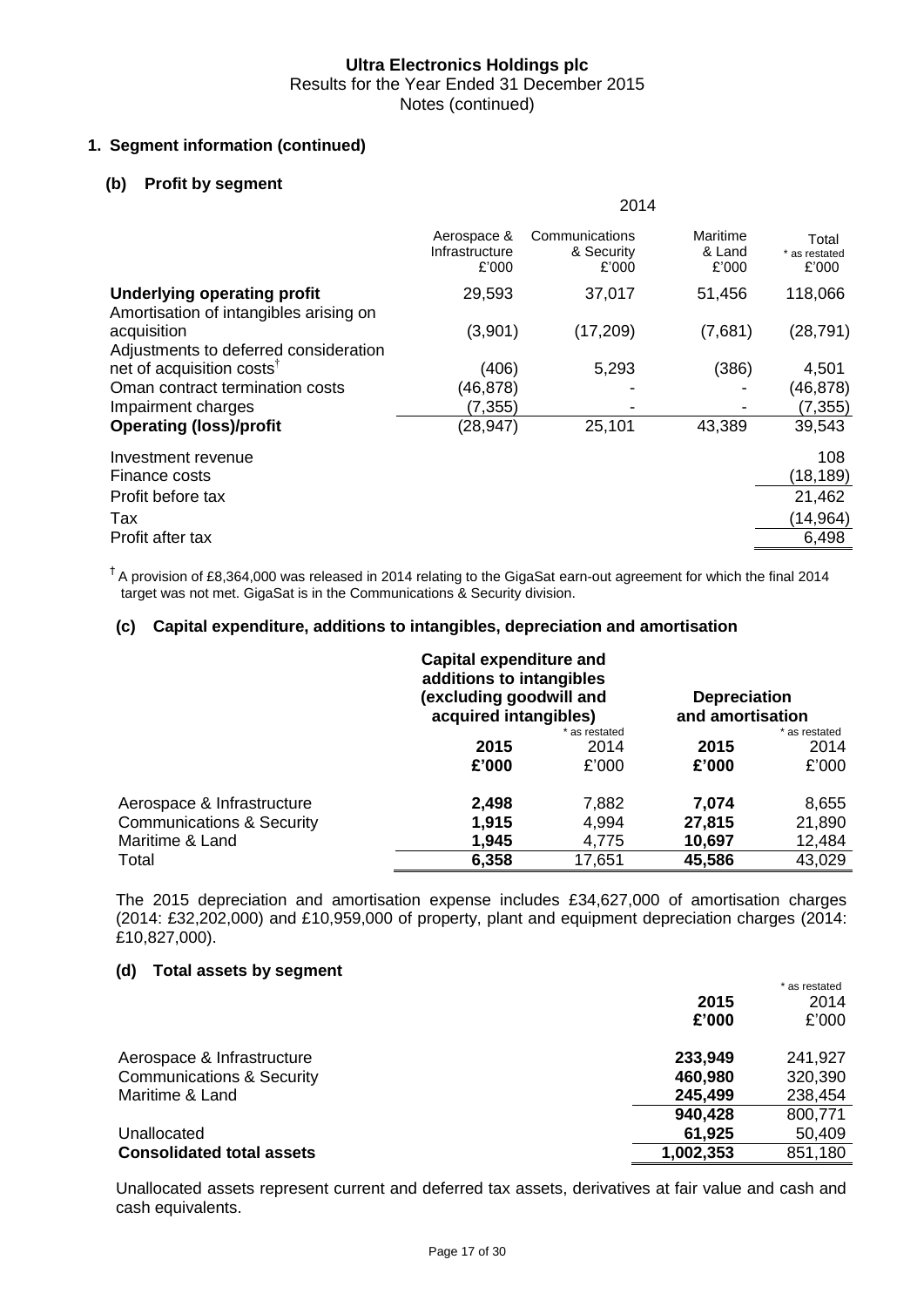# **1. Segment information (continued)**

# **(e) Total liabilities by segment**

|                                       |         | * as restated |
|---------------------------------------|---------|---------------|
|                                       | 2015    | 2014          |
|                                       | £'000   | £'000         |
| Aerospace & Infrastructure            | 79,791  | 99,464        |
| <b>Communications &amp; Security</b>  | 71,162  | 81,591        |
| Maritime & Land                       | 92,573  | 97,434        |
|                                       | 243,526 | 278,489       |
| Unallocated                           | 441,984 | 269,245       |
| <b>Consolidated total liabilities</b> | 685,510 | 547,734       |

Unallocated liabilities represent derivatives at fair value, current and deferred tax liabilities, retirement benefit obligations, bank loans and loan notes.

# **(f) Revenue by destination**

|                           | 2015    | 2014    |
|---------------------------|---------|---------|
|                           | £'000   | £'000   |
| United Kingdom            | 211,641 | 227,419 |
| <b>Continental Europe</b> | 74,592  | 70,186  |
| Canada                    | 16,690  | 15,051  |
| <b>USA</b>                | 323,883 | 296,736 |
| <b>Rest of World</b>      | 99,480  | 104,349 |
|                           | 726,286 | 713,741 |
|                           |         |         |

# **(g) Other information (by geographic location)**

|                | <b>Non-current assets</b> |         | <b>Total assets</b> |         | <b>Additions to property,</b><br>plant & equipment and<br>intangible assets<br>(excluding acquisitions) |        |
|----------------|---------------------------|---------|---------------------|---------|---------------------------------------------------------------------------------------------------------|--------|
|                | 2015                      | 2014    | 2015                | 2014    | 2015                                                                                                    | 2014   |
|                | £'000                     | £'000   | £'000               | £'000   | £'000                                                                                                   | £'000  |
| United Kingdom | 223,076                   | 221,461 | 373,408             | 376,744 | 4,031                                                                                                   | 9,876  |
| <b>USA</b>     | 341,943                   | 215,030 | 453,780             | 291,203 | 1,834                                                                                                   | 4,805  |
| Canada         | 84,238                    | 88,205  | 105,755             | 113,856 | 413                                                                                                     | 2,537  |
| Rest of World  | 3,173                     | 12,144  | 7,485               | 18,968  | 80                                                                                                      | 433    |
|                | 652,430                   | 536,840 | 940,428             | 800,771 | 6,358                                                                                                   | 17,651 |
| Unallocated    | 6,361                     | 5,611   | 61,925              | 50,409  | ۰                                                                                                       |        |
|                | 658,791                   | 542,451 | 1,002,353           | 851,180 | 6,358                                                                                                   | 17,651 |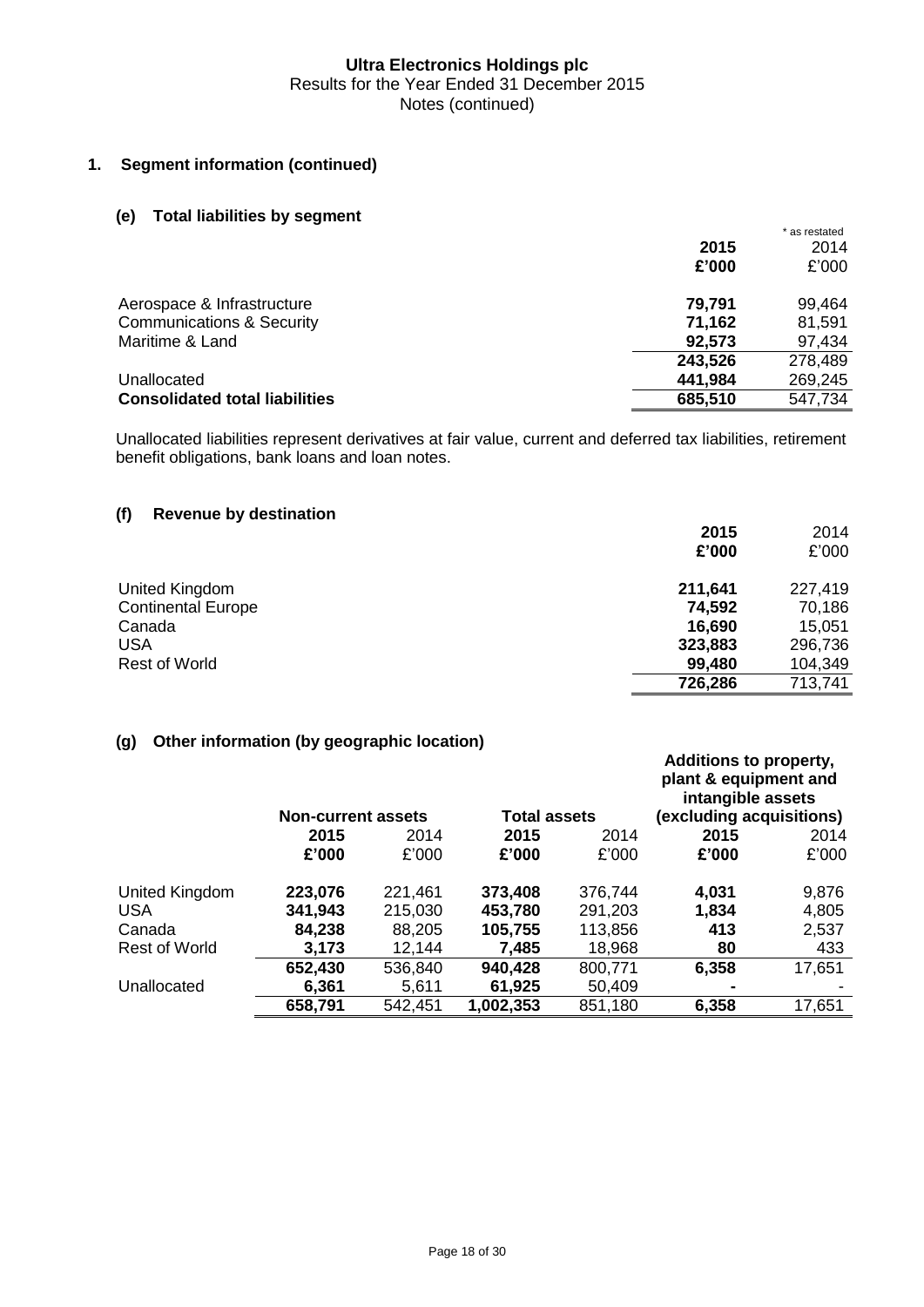# **2. Additional non-statutory performance measures**

To present the underlying trading of the Group on a consistent basis year-on-year, additional nonstatutory performance indicators have been used. These are calculated as follows:

|                                                                          | 2015     | 2014     |
|--------------------------------------------------------------------------|----------|----------|
|                                                                          | £'000    | £'000    |
| <b>Operating profit</b>                                                  | 66,425   | 39,543   |
| Amortisation of intangibles arising on acquisition                       | 30,806   | 28,791   |
| Impairment charges                                                       | 8,462    | 7,355    |
| Adjustments to contingent consideration net of acquisition related costs | 9,416    | (4,501)  |
| S3 programme                                                             | 4,863    |          |
| Oman contract termination costs                                          |          | 46,878   |
| <b>Underlying operating profit</b>                                       | 119,972  | 118,066  |
| <b>Profit before tax</b>                                                 | 34,761   | 21,462   |
| Amortisation of intangibles arising on acquisition                       | 30,806   | 28,791   |
| Impairment charges                                                       | 8,462    | 7,355    |
| Adjustments to contingent consideration net of acquisition related costs | 9,416    | (4,501)  |
| Unwinding of discount on provisions                                      | 641      | 1,172    |
| Loss on fair value movements of derivatives                              | 3,988    | 7,243    |
| Net interest charge on defined benefit pensions                          | 3,041    | 3,634    |
| S3 programme                                                             | 4,863    |          |
| Deemed disposal of Ithra                                                 | 16,447   |          |
| Oman contract termination costs                                          |          | 46,878   |
| Underlying profit before tax                                             | 112,425  | 112,034  |
| <b>Cash generated by operations</b>                                      | 71,339   | 96,067   |
| Purchase of property, plant and equipment                                | (4, 597) | (8, 362) |
| Proceeds on disposal of property, plant and equipment                    | 1,466    | 55       |
| Expenditure on product development and other intangibles                 | (1,761)  | (9, 289) |
| Dividend from equity accounted investment                                | 5,343    | 1,619    |
| S3 programme                                                             | 2,233    |          |
| Acquisition related payments                                             | 7,291    | 2,982    |
| Underlying operating cash flow                                           | 81,314   | 83,072   |

The 2015 impairment charge comprises a £2,693,000 impairment of the loan balance due from the Group's associate Al Shaheen Adventure LLC following agreement to dispose of Ultra's 49% shareholding, and comprises a £5,769,000 charge to impair an intangible fixed asset impacted by the repeal of the US Patriot Act. The 2014 impairment charge was for the impairment of the goodwill relating to the Al Shaheen CGU.

The above analysis of the Group's operating results, earnings per share and cash flows, is presented to provide readers with additional performance indicators that are prepared on a nonstatutory basis. This presentation is regularly reviewed by management to identify items that are unusual and other items relevant to an understanding of the Group's performance and long-term trends with reference to their materiality and nature. This additional information is not uniformly defined by all Companies and may not be comparable with similarly titled measures and disclosures by other organisations. The non-statutory disclosures should not be viewed in isolation or as an alternative to the equivalent statutory measure. Information for separate presentation is considered as follows:

- Contract losses arising in the ordinary course of trading are not separately presented, however losses (and subsequent reversals) are separately disclosed in situations of a material dispute which are expected to lead to arbitration or legal proceedings.
- Material costs or reversals arising from a significant restructuring of the group's operations, such as the S3 programme, are presented separately.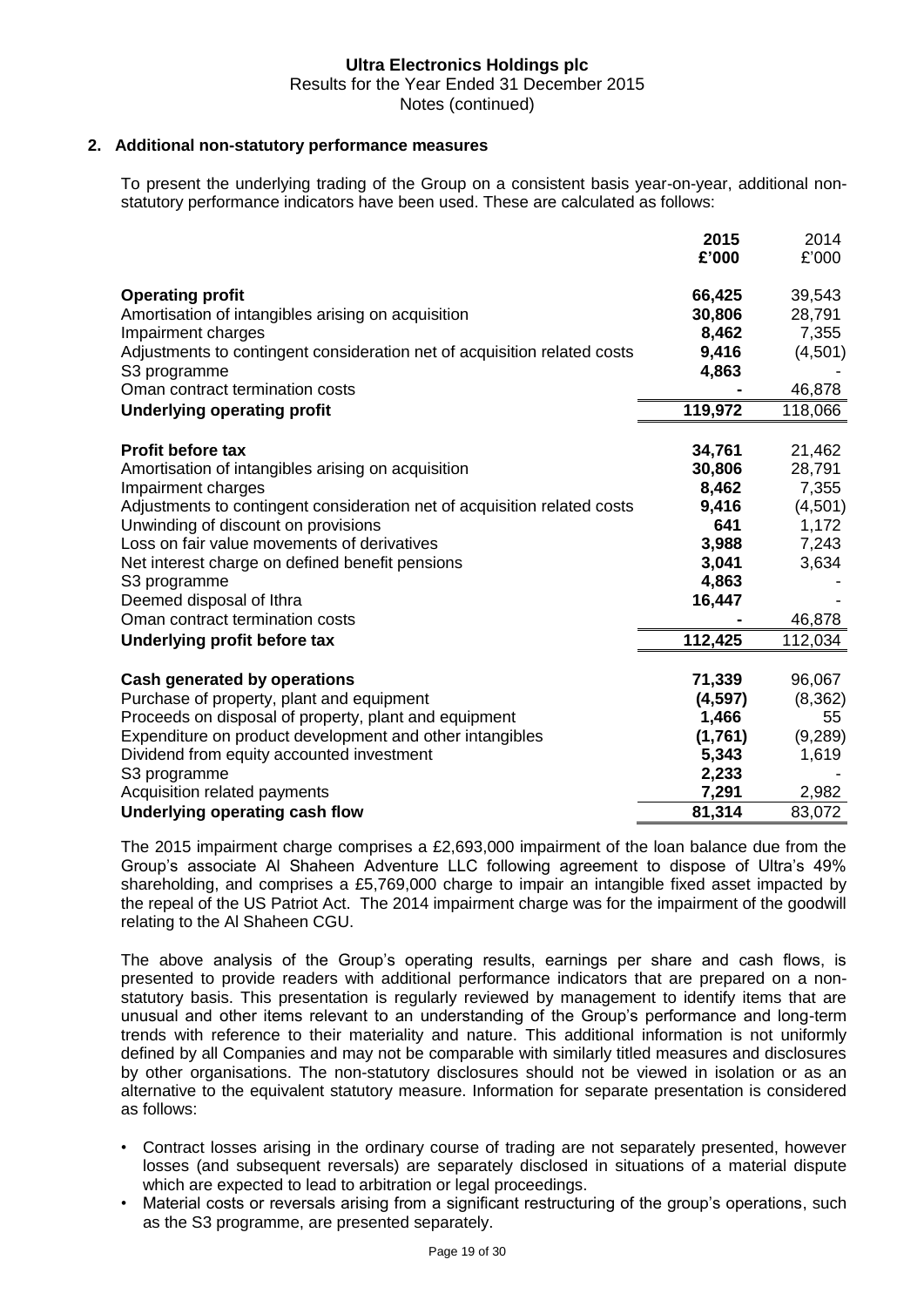### **2. Additional performance measures (continued)**

- Disposals of entities or investments in associates or joint ventures, or impairments of related assets are presented separately.
- The amortisation of intangible assets arising on acquisitions and impairment of goodwill or intangible assets are presented separately.
- Other matters arising due to the Group's acquisitions such as adjustments to contingent consideration, payment of retention bonuses, acquisition costs and fair value adjustments for acquired inventory made in accordance with IFRS 13 are separately disclosed in aggregate.
- Furthermore, IAS 37 requires the Group to discount provisions using a pre-tax discount rate that reflects the current assessment of the time value of money and the risks specific to the liability, this discount unwind is presented separately when the provision relates to acquisition contingent consideration.
- Derivative instruments used to manage the Group's foreign exchange exposures are 'fair valued' in accordance with IAS 39. This creates volatility in the valuation of the outstanding instruments as exchange rates move over time. This has minimal impact on profit over the full term of the instruments, but can cause significant volatility on particular balance sheet dates, consequently the gain or loss is presented separately.
- The defined benefit pension net interest charge arising in accordance with IAS 19 is presented separately.
- The Group is cash-generative and reinvests funds to support the continuing growth of the business. It seeks to use an accurate and appropriate measure of the funds generated internally while sustaining this growth. For this, the Group uses operating cash flow, rather than cash generated by operations, as its preferred indicator of cash generated and available to cover nonoperating expenses such as tax and interest payments. Management believes that using cash generated by operations, with the exclusion of net expenditure on property, plant and equipment and outflows for capitalised product development and other intangibles, would result in an underreporting of the true cash cost of sustaining a growing business.

#### **3. Deemed disposal of Ithra**

On 4 March 2015, 'Ithra' ("Ultra Electronics in collaboration with Oman Investment Corporation LLC"), the legal entity established with the sole purpose of delivering the Oman Airport IT contract, was placed into voluntary liquidation. A liquidator was appointed and is pursuing claims against the customer on behalf of the interested parties. Ithra, upon liquidation, no longer meets the IFRS 10 criteria for consolidation as a subsidiary of the Group and is, consequently, a deemed disposal as at 4 March 2015.

During 2014 the full expected cost of the Oman contract termination of £46,878,000 was charged to the consolidated income statement and impacted the Group's profit for the year in 2014. The loss attributable to the Oman Investment Corporation ('OIC') non-controlling interest of £14,301,000 was credited to reserves as mandated by IFRS 10 para B94. Upon deemed disposal, the existing non-controlling interest of £13,751,000 is not permitted to be debited back against reserves, even though the cost has already been reflected in full on the face of the 2014 income statement, and is consequently recycled through the income statement, together with £2,696,000 of foreign exchange losses recorded in the translation reserve over the life of the entity. The net charge booked to exceptional Oman termination related costs in the 2015 income statement is as follows:

|                                      | 2015   | 2014   |
|--------------------------------------|--------|--------|
|                                      | £'000  | £'000  |
| Contract termination provisions      | ۰      | 46,878 |
| Non-controlling interest elimination | 13,751 |        |
| Release of translation reserve       | 2.696  |        |
| Oman termination related costs       | 16.447 | 46,878 |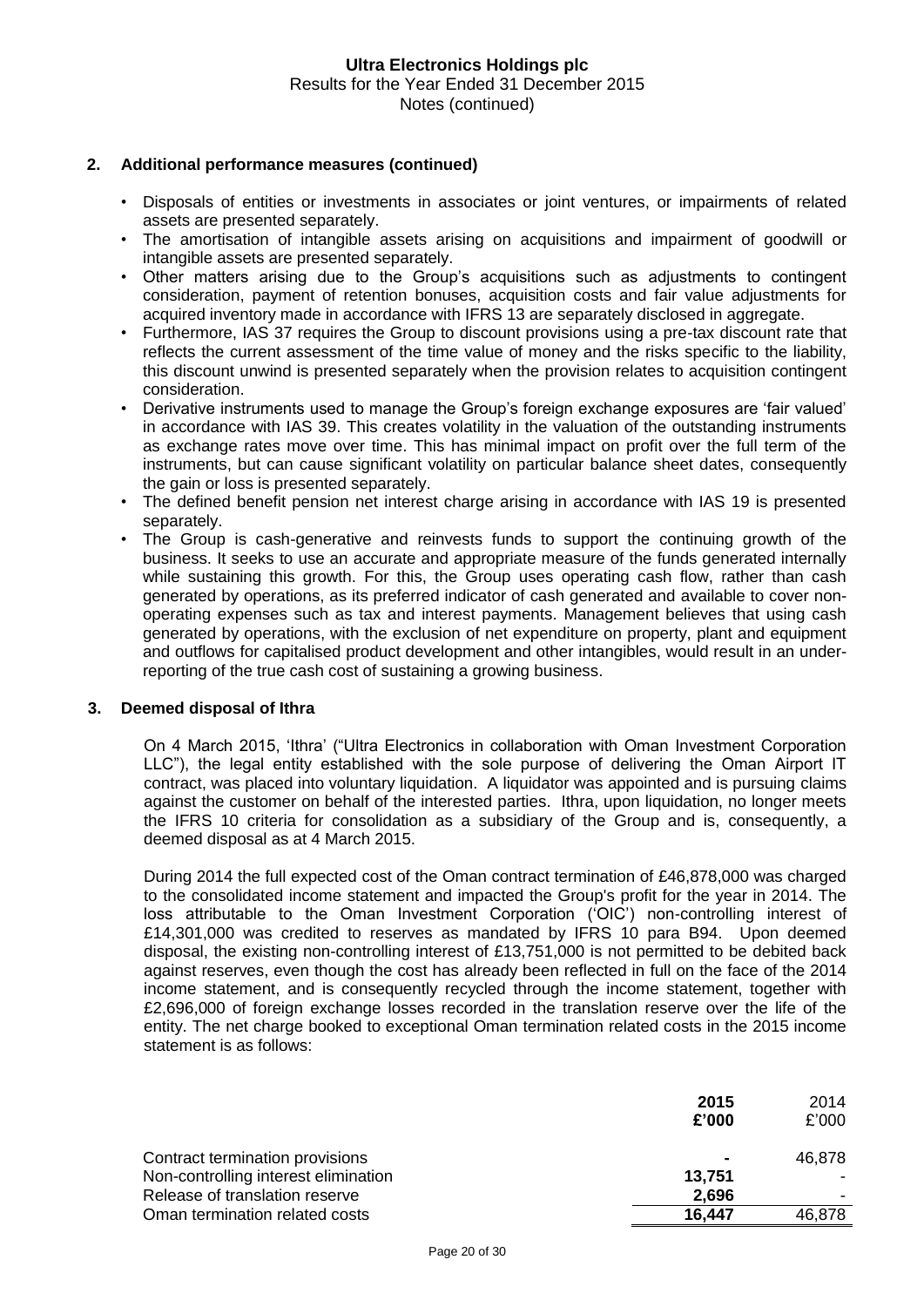#### **4. Investment revenue**

|                                                                                          | 2015<br>£'000     | 2014<br>£'000 |
|------------------------------------------------------------------------------------------|-------------------|---------------|
| <b>Bank interest</b>                                                                     | 190               | 108           |
|                                                                                          | 190               | 108           |
| <b>Finance costs</b><br>5.                                                               |                   |               |
|                                                                                          | 2015              | 2014          |
|                                                                                          | £'000             | £'000         |
| Amortisation of finance costs of debt                                                    | 649               | 662           |
| Interest payable on bank loans, overdrafts and other loans                               | 7,088             | 5,478         |
| Total borrowing costs                                                                    | 7,737             | 6,140         |
| Retirement benefit scheme finance cost                                                   | 3,041             | 3,634         |
| Unwinding of discount on provisions                                                      | 641               | 1,172         |
| Fair value movement on derivatives                                                       | 3,988             | 7,243         |
|                                                                                          | 15,407            | 18,189        |
| 6. Tax                                                                                   |                   |               |
|                                                                                          | 2015              | 2014          |
|                                                                                          | £'000             | £'000         |
| <b>Current tax</b>                                                                       |                   |               |
| <b>United Kingdom</b>                                                                    | 4,310             | 8,423         |
| Overseas                                                                                 | 8,815             | 7,498         |
|                                                                                          | 13,125            | 15,921        |
| <b>Deferred tax</b>                                                                      |                   |               |
| Origination and reversal of temporary differences                                        | (6, 505)          | (957)         |
| De-recognition of deferred tax assets<br>UK tax rate change                              | 1,799             |               |
|                                                                                          | 1,353<br>(3, 353) | (957)         |
|                                                                                          |                   |               |
| <b>Total</b>                                                                             | 9,772             | 14,964        |
|                                                                                          |                   |               |
| <b>Dividends</b><br>7.                                                                   | 2015              | 2014          |
|                                                                                          | £'000             | £'000         |
| Final dividend for the year ended 31 December 2014 of 31.1p<br>(2013: 29.5p) per share   | 21,695            | 20,528        |
|                                                                                          |                   |               |
| Interim dividend for the year ended 31 December 2015 of 13.8p<br>(2014: 13.2p) per share | 9,637             | 9,194         |
|                                                                                          | 31,332            | 29,722        |
| Proposed final dividend for the year ended 31 December 2015                              |                   |               |
| of 32.3p (2014: 31.1p) per share                                                         | 22,625            | 21,685        |

The 2015 proposed final dividend of 32.3p per share is proposed to be paid on 5 May 2016 to shareholders on the register at 8 April 2016. It was approved by the Board after 31 December 2015 and has not been included as a liability as at 31 December 2015.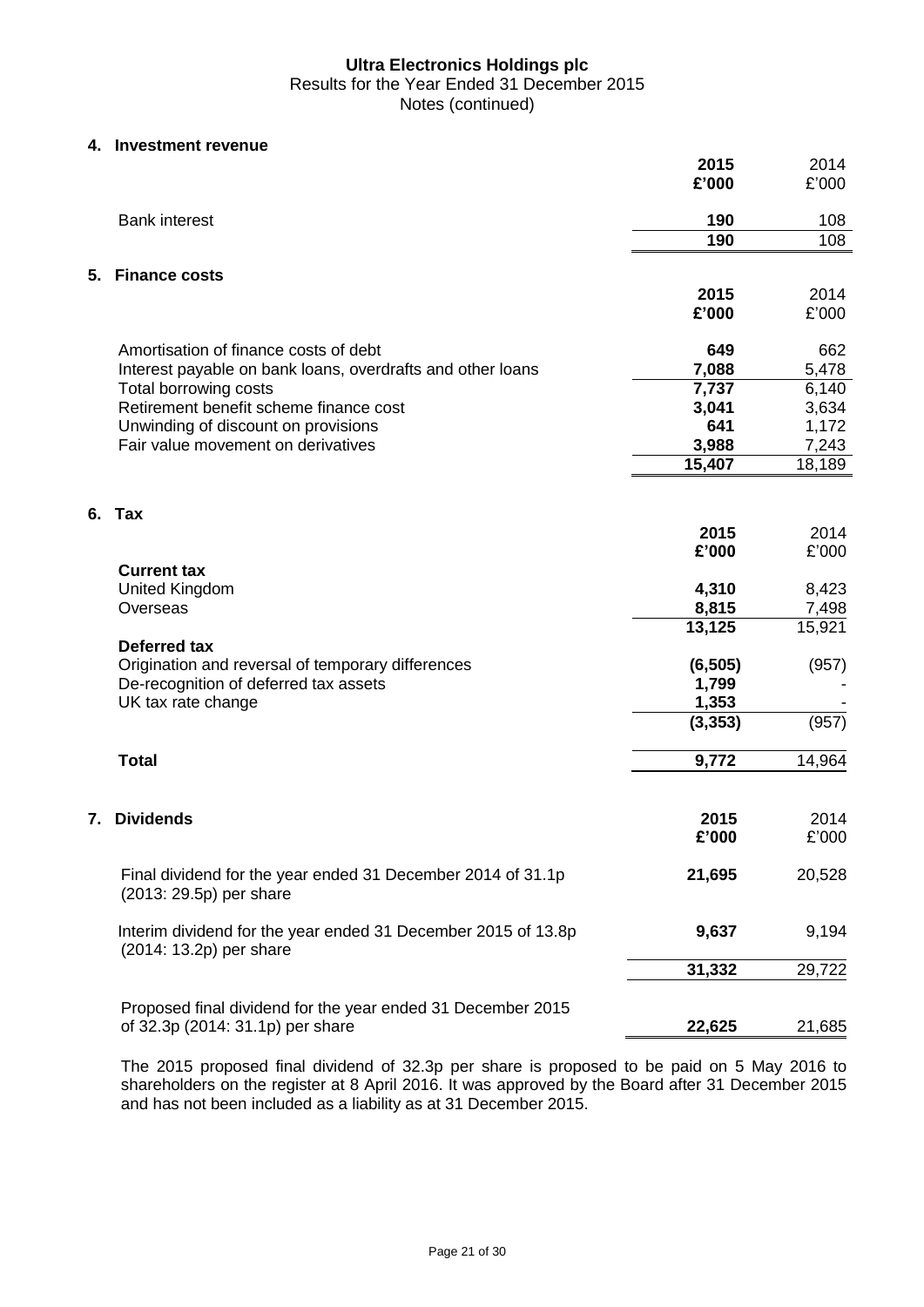Results for the Year Ended 31 December 2015

Notes (continued)

# **8. Earnings per share**

|                                                                                                                             | 2015<br><b>Pence</b>           | 2014<br>Pence                  |
|-----------------------------------------------------------------------------------------------------------------------------|--------------------------------|--------------------------------|
| Basic underlying (see below)<br>Diluted underlying (see below)<br><b>Basic</b><br><b>Diluted</b>                            | 123.9<br>123.8<br>35.7<br>35.6 | 123.1<br>122.8<br>29.8<br>29.7 |
| The calculation of the basic, underlying and diluted earnings per share<br>is based on the following data:                  |                                |                                |
|                                                                                                                             | 2015<br>£'000                  | 2014<br>£'000                  |
| <b>Earnings</b><br>Earnings for the purposes of earnings per share being profit for<br>the year                             | 24,989                         | 20,799                         |
| <b>Underlying earnings</b>                                                                                                  |                                |                                |
| Profit for the year                                                                                                         | 24,989                         | 20,799                         |
| Loss on fair value movements on derivatives (net of tax)<br>Amortisation of intangibles arising on acquisition (net of tax) | 3,180<br>21,195                | 5,794<br>20,417                |
| Unwinding of discount on provisions (net of tax)                                                                            | 641                            | 1,172                          |
| Acquisition related costs net of contingent consideration (net of tax)                                                      | 8,403                          | (4,960)                        |
| Net interest charge on defined benefit pensions (net of tax)                                                                | 2,425                          | 2,851                          |
| Impairment charges (net of tax)                                                                                             | 6,270                          | 7,355                          |
| Oman contract termination costs (net of tax)                                                                                |                                | 46,878                         |
| S3 programme (net of tax)                                                                                                   | 3,281                          |                                |
| Deemed disposal of Ithra (net of tax)                                                                                       | 16,447                         |                                |
| Elimination of non-underlying non-controlling interest                                                                      |                                | (14, 301)                      |
| Earnings for the purposes of underlying earnings per share                                                                  | 86,831                         | 86,005                         |
| The adjustments to profit are explained in note 2.                                                                          |                                |                                |
|                                                                                                                             | 2015                           | 2014                           |
|                                                                                                                             | <b>Number of</b>               | Number of                      |
|                                                                                                                             | shares                         | shares                         |
| The weighted average number of shares is given below:                                                                       |                                |                                |
| Number of shares used for basic earnings per share                                                                          | 70,056,025                     | 69,864,755                     |
| Effect of dilutive potential ordinary shares - share options<br>Number of shares used for fully diluted earnings per share  | 89,021<br>70,145,046           | 158,862<br>70,023,617          |
|                                                                                                                             |                                |                                |
|                                                                                                                             | 2015                           | 2014                           |
|                                                                                                                             | £'000                          | £'000                          |
|                                                                                                                             |                                |                                |
| Underlying profit before tax                                                                                                | 112,425                        | 112,034                        |
| Tax rate applied for the purposes of underlying earnings per share                                                          | 22.77%                         | 23.23%                         |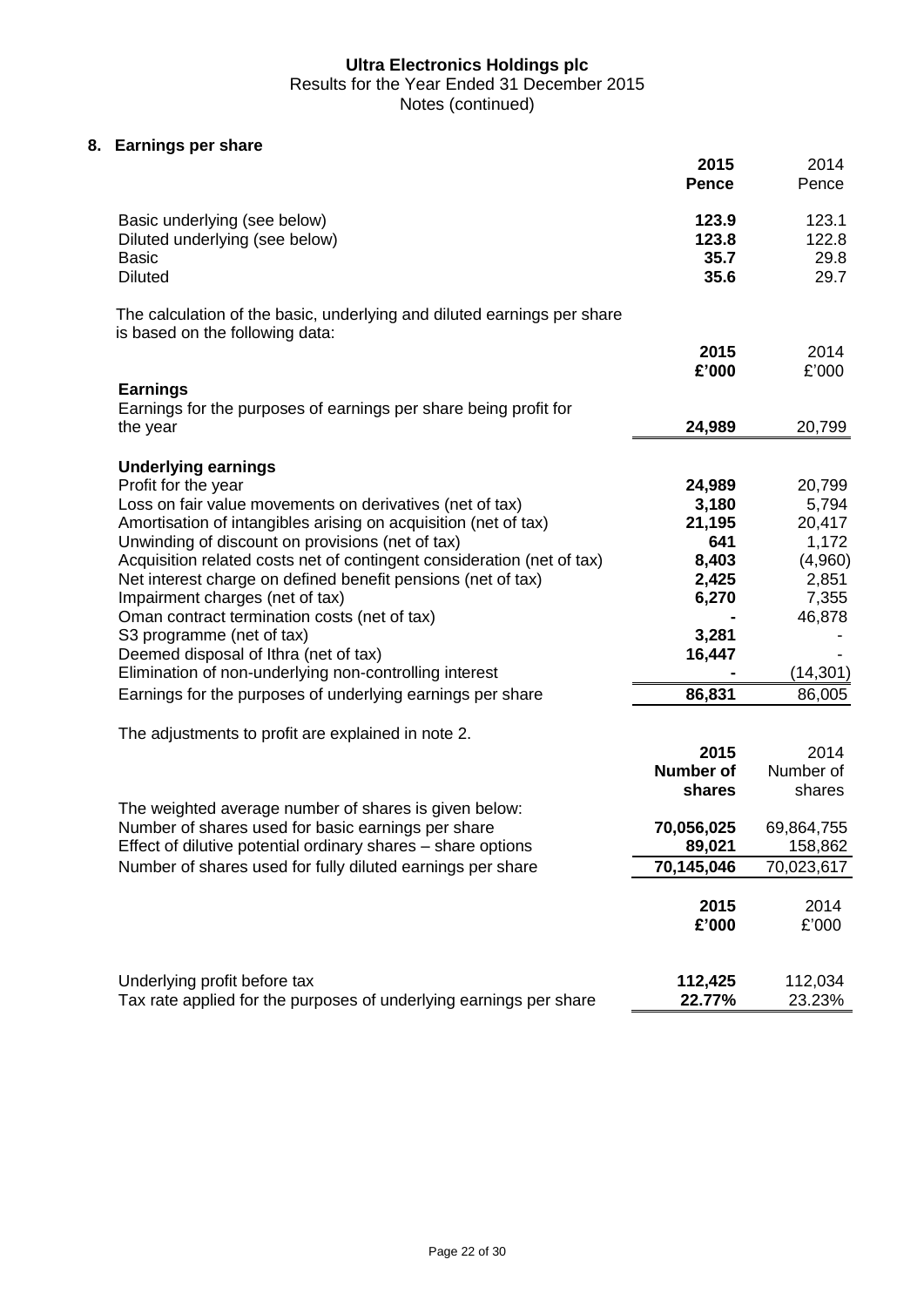Results for the Year Ended 31 December 2015

Notes (continued)

# **9. Goodwill**

|                                           | 2015      | 2014     |
|-------------------------------------------|-----------|----------|
|                                           | £'000     | £'000    |
| Cost                                      |           |          |
| At 1 January                              | 348,598   | 293,988  |
| Exchange differences                      | 8,627     | 6,471    |
| Recognised on acquisition of subsidiaries | 70,579    | 47,601   |
| Other changes                             | 362       | 538      |
| At 31 December                            | 428,166   | 348,598  |
| Accumulated impairment loss               |           |          |
| At 1 January                              | (49, 638) | (41,873) |
| Exchange differences                      | (2,643)   | (410)    |
| Impairment of goodwill                    |           | (7, 355) |
| <b>Carrying amount at 31 December</b>     | 375,885   | 298,960  |

Other changes in 2015 relate to the re-assessment of initial fair values. Other changes in 2014 relate to a deferred consideration release relating to a 2006 acquisition and a fair value adjustment relating to a 2013 acquisition.

Goodwill is allocated to the Group's Cash-Generating Units (CGUs) which comprise its individual business units. Goodwill is initially allocated, in the year a business is acquired, to CGUs expected to benefit from the acquisition. Subsequent adjustments are made to this allocation to the extent operations to which goodwill relates are transferred between CGUs. The size of a CGU varies but is never larger than a reportable operating segment. In 2015 the Group amended its internal organisation to better reflect the markets that the Group addresses so that business groupings reflect its capabilities, evolving product offerings and market-facing-segments. The market-facingsegments are; Aerospace, Infrastructure, Nuclear, Communications, C2ISR, Maritime, Land and Underwater Warfare. The reporting structure has been altered in a way that changes the composition of one or more CGUs to which goodwill has been allocated, and consequently goodwill has been reallocated to these market-facing-segments. These represent the lowest level at which the goodwill is monitored for internal management purposes. Goodwill has been allocated to CGU groupings as set out below:

|                                     |               |               |         | *as restated |
|-------------------------------------|---------------|---------------|---------|--------------|
|                                     | 2015          | 2014          | 2015    | 2014         |
|                                     | Discount rate | Discount rate | £'000   | £'000        |
| Aerospace                           | 10.4%         | 10.8%         | 32,310  | 32,193       |
| Infrastructure                      | 10.4%         | 11.8%         | 28,971  | 29,224       |
| <b>Nuclear</b>                      | 10.4%         | 11.8%         | 17,305  | 13,685       |
| Aerospace & Infrastructure          |               |               | 78,586  | 75,102       |
| Communications                      | 10.4-12.9%    | 10.8-11.8%    | 87,393  | 86,343       |
| C <sub>2</sub> ISR                  | 10.4-12.9%    | 10.8-12.5%    | 107,524 | 38,137       |
| <b>Communication &amp; Security</b> |               |               | 194,917 | 124,480      |
| Maritime                            | 10.4%         | 10.8%         | 31,690  | 30,618       |
| Underwater Warfare                  | 10.4-12.9%    | 10.8-13.7%    | 70,692  | 68,760       |
| <b>Maritime &amp; Land</b>          |               |               | 102,382 | 99,378       |
| <b>Total - Ultra Electronics</b>    |               |               | 375,885 | 298,960      |

As a result of this change in internal operation the Group has also re-assessed its reporting segments under IFRS 8. Previously results were reported as the following divisions; Aircraft & Vehicle Systems, Information & Power Systems and Tactical & Sonar Systems. They are now reported as Aerospace & Infrastructure, Communication & Security and Maritime & Land. Prior year comparatives have been restated as indicated.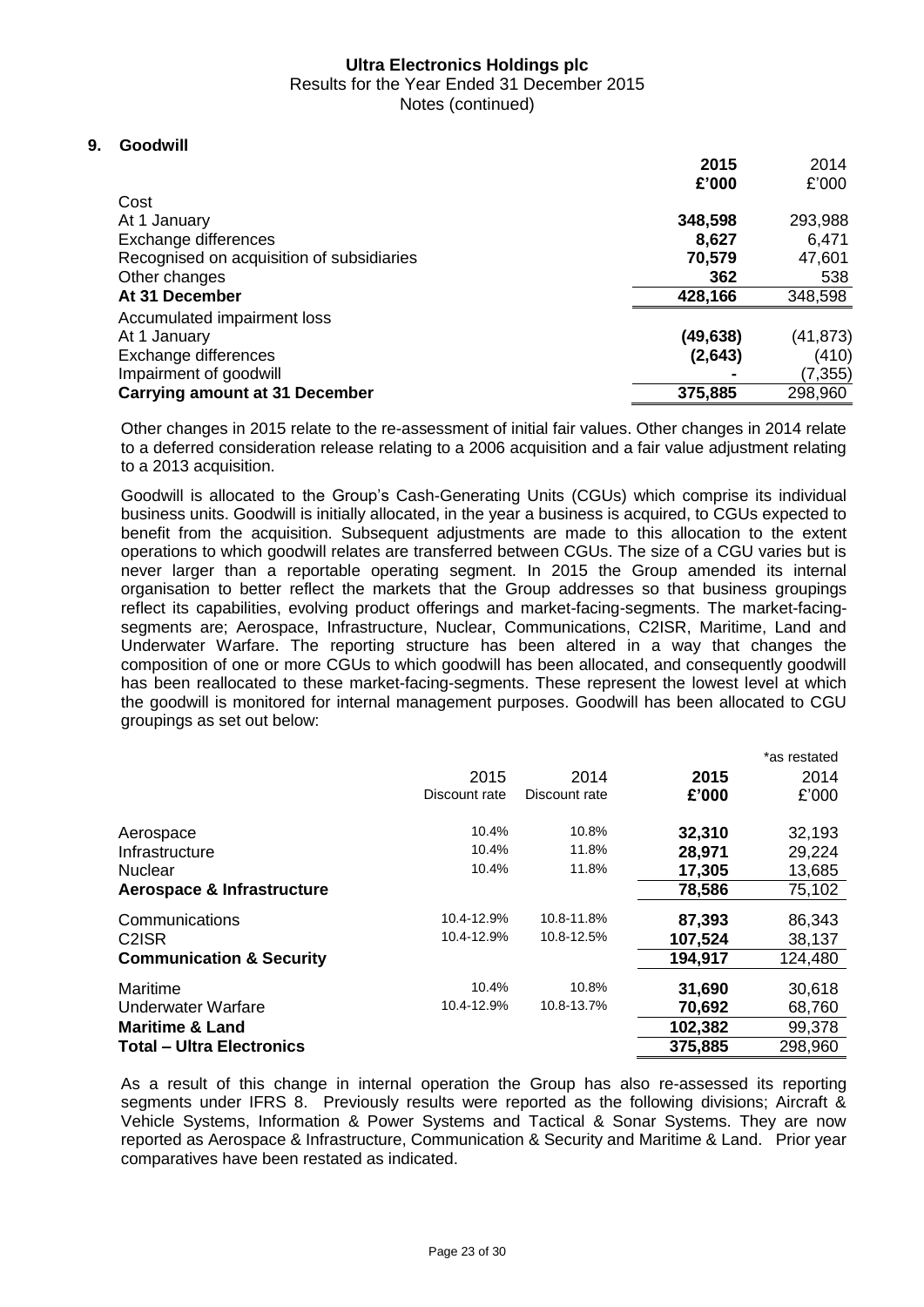### **9. Goodwill (continued)**

The recoverable amounts of CGUs are determined from value-in-use calculations. In determining the value-in-use for each CGU, the Group prepares cash flows derived from the most recent financial budgets and strategic plan, representing the best estimate of future performance. These plans, which have been approved by the Board, include detailed financial forecasts and market analysis covering the expected development of each CGU over the next five years. The cash flows for the following ten years are also included and assume a growth rate of 2.5% per annum. Cash flows beyond that period are not included in the value-in-use calculation.

The key assumptions used in the value-in-use calculations are those regarding the discount rate, future revenues, growth rates and forecast gross margins. Management estimates the discount rate using pre-tax rates that reflect current market assessments of the time value of money and risks specific to the Group, being the Weighted Average Cost of Capital (WACC). The WACC is then riskadjusted to reflect risks specific to each business. The pre-tax discount rate used during 2015 varied between 10.4% and 12.9% (2014: 10.8% to 13.7%). Future revenues are based on orders already received, opportunities that are known and expected at the time of setting the budget and strategic plans and future growth rates. Budget and strategic plan growth rates are based on a combination of historic experience, available government spending data and management and industry expectations of the growth rates that are expected to apply in the major markets in which each CGU operates. Longer-term growth rates, applied for the ten year period after the end of the strategic planning period, are set at 2.5%. Ultra considers the long-term growth rate to be appropriate for the sectors in which it operates. Forecast gross margins reflect past experience, factor in expected efficiencies to counter inflationary pressures, and also reflect likely margins achievable in the shorter-term period of greater defence spending uncertainty.

Within each of the strategic plans a number of assumptions are made about business growth opportunities, contract wins, product development and available markets. A key assumption is that there will be continued demand for Ultra's products and expertise from a number of US government agencies and prime contractors during the strategic plan period.

Sensitivity analysis has been performed on the value-in-use calculations to:

- (i) reduce the post-2020 growth assumption from 2.5% to nil.
- (ii) apply a 20% reduction to forecast operating profits in each year of the modelled cash inflows.
- (iii) consider specific market factors as noted above.

Certain of these sensitivity scenarios give rise to a potential impairment in Infrastructure. Headroom, which represents the value derived from the key growth assumptions in the Infrastructure value-inuse calculations, is £7.2m. Sensitivity (ii) results in a £0.5m impairment in Infrastructure; the CGU grouping is sensitive to the ability of the remaining operations to win sufficient new customers over the medium term.

For all other CGUs, the value-in-use calculations exceed the CGU carrying values in the sensitivity scenarios.

During the prior year, the value-in-use of the Blue Sky Group CGU was lower than the carrying value of the CGU's net operating assets and consequently an impairment charge of £7.4m was recorded in administrative expenses in 2014. Following the impairment charge, the carrying value of goodwill for the Blue Sky Group CGU was £nil. As set out in note 2, the £7.4m impairment charge was included in 2014 as part of the non-underlying operating results of the Group. Blue Sky Group is within the Aerospace & Infrastructure operating segment.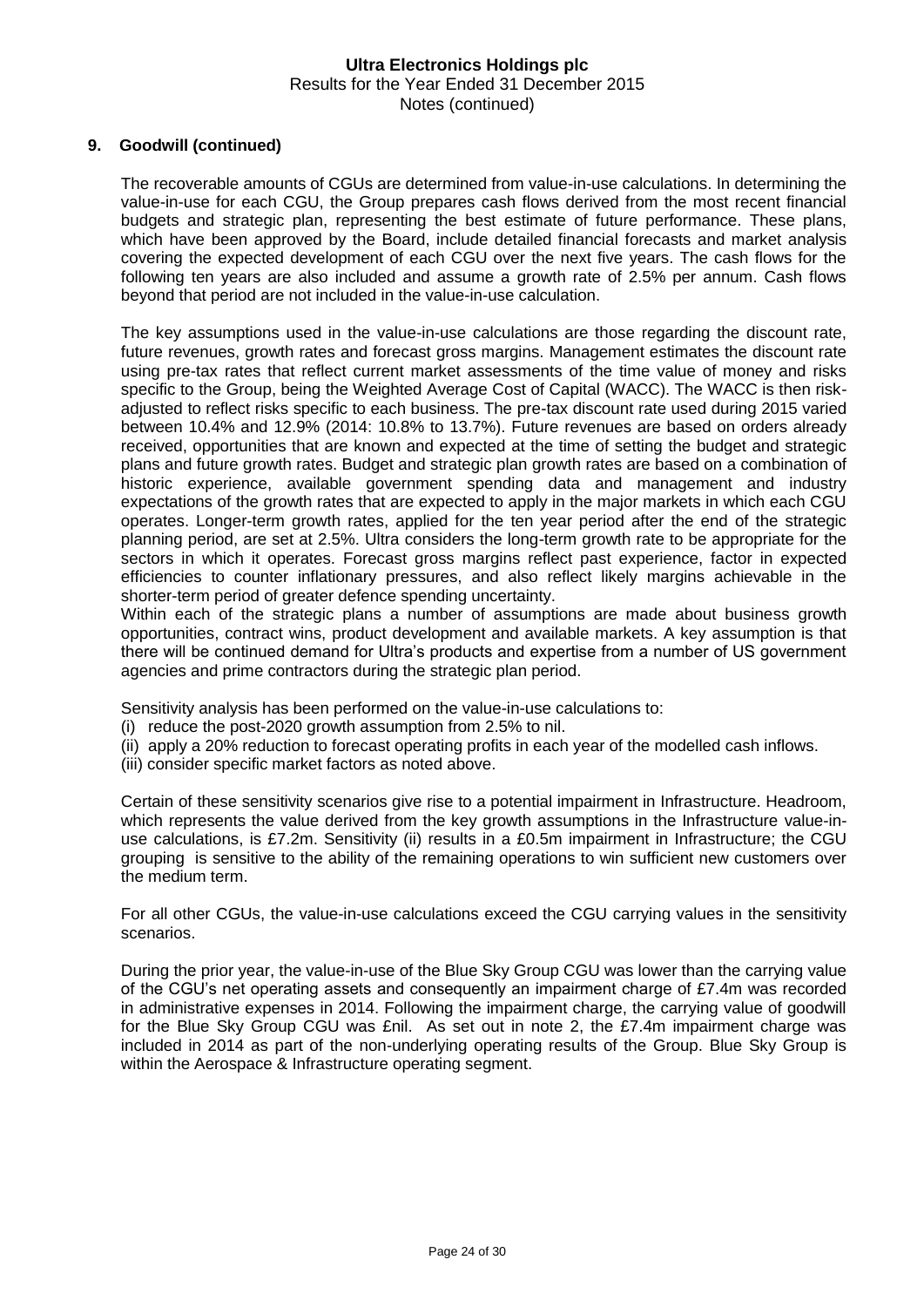# **10. Inventories**

|                                                       | 2015<br>£'000 | 2014<br>£'000 |
|-------------------------------------------------------|---------------|---------------|
| Raw materials and consumables                         | 51,561        | 44,226        |
| Work in progress                                      | 19,598        | 18,462        |
| Finished goods and goods for resale                   | 10,657        | 11,057        |
|                                                       | 81,816        | 73,745        |
| 11. Trade and other receivables                       |               |               |
|                                                       | 2015          | 2014          |
|                                                       | £'000         | £'000         |
| Non-current:                                          |               |               |
| Trade receivables                                     |               | 7,279         |
| Provision against receivables                         |               | (6,884)       |
| Amounts due from contract customers                   | 15,239        | 4,299         |
|                                                       | 15,239        | 4,694         |
|                                                       | 2015          | 2014          |
|                                                       | £'000         | £'000         |
| Current:                                              |               |               |
| Trade receivables                                     | 93,016        | 92,617        |
| Provisions against receivables                        | (959)         | (1,043)       |
| Net trade receivables                                 | 92,057        | 91,574        |
| Amounts due from contract customers                   | 81,617        | 110,612       |
| Provision against amounts due from contract customers |               | (32, 249)     |
| Net amounts due from contract customers               | 81,617        | 78,363        |
| Other receivables                                     | 9,328         | 10,547        |
| Prepayments and accrued income                        | 14,385        | 9,702         |
|                                                       | 197,387       | 190,186       |
| 12. Trade and other payables                          |               |               |
|                                                       | 2015          | 2014          |
|                                                       | £'000         | £'000         |
| Amounts included in current liabilities:              |               |               |
| Trade payables                                        | 70,701        | 92,855        |
| Amounts due to contract customers                     | 58,104        | 69,257        |
| Other payables                                        | 27,157        | 23,924        |
| Accruals and deferred income                          | 43,980        | 45,918        |
|                                                       | 199,942       | 231,954       |
|                                                       | 2015          | 2014          |
|                                                       | £'000         | £'000         |
| Amounts included in non-current liabilities:          |               |               |
| Amounts due to contract customers                     | 1,625         | 881           |
| Other payables                                        | 570           | 5,607         |
| Accruals and deferred income                          | 4,801         | 3,024         |
|                                                       | 6,996         | 9,512         |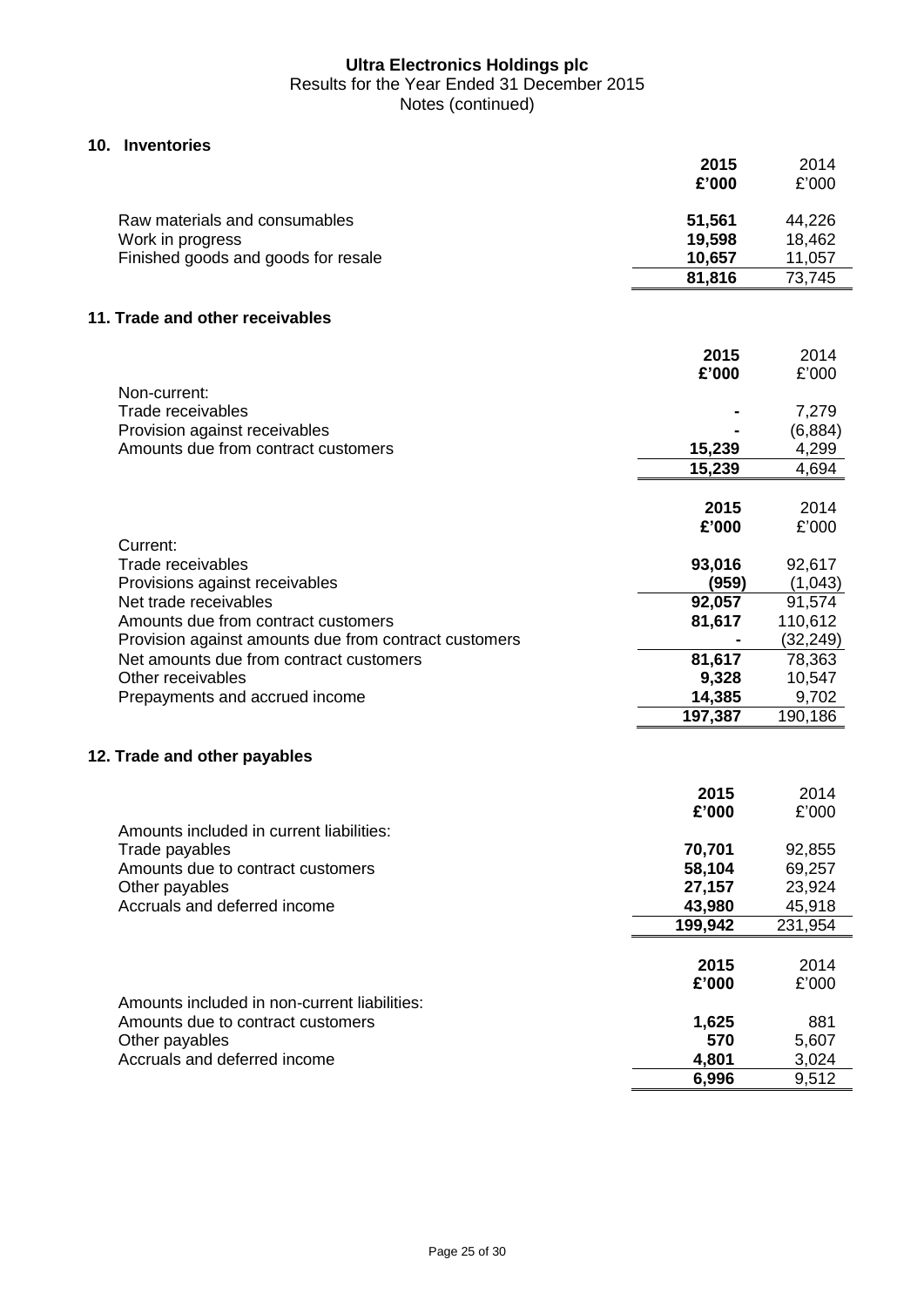Results for the Year Ended 31 December 2015 Notes (continued)

# **13. Provisions**

|                                     |                   | <b>Contract</b> |          |
|-------------------------------------|-------------------|-----------------|----------|
|                                     | <b>Warranties</b> | related         | Total    |
|                                     |                   | provisions      |          |
|                                     | £'000             | £'000           | £'000    |
| At 1 January 2015                   | 4,616             | 26,679          | 31,295   |
| Created                             | 1,749             | 4,976           | 6,725    |
| Reversed                            | (1, 151)          | (3,355)         | (4,506)  |
| Utilised                            | (1, 242)          | (3,522)         | (4, 764) |
| Classified as held for sale         | (227)             |                 | (227)    |
| Unwinding of discount               |                   | 641             | 641      |
| Exchange differences                | 40                | 84              | 124      |
| At 31 December 2015                 | 3,785             | 25,503          | 29,288   |
|                                     |                   |                 |          |
| Included in current liabilities     | 2,247             | 22,116          | 24,363   |
| Included in non-current liabilities | 1,538             | 3,387           | 4,925    |
|                                     | 3,785             | 25,503          | 29,288   |

Warranty provisions are based on an assessment of future claims with reference to past experience. Such costs are generally incurred within two years after delivery. Contract related provisions will be utilised over the period as stated in the contract to which the specific provision relates. Contract related provisions also include contingent consideration and dilapidation costs and provisions associated with the Oman Airport IT contract termination. Dilapidations will be payable at the end of the contracted life which is up to fifteen years. Contingent consideration is payable when earnings targets are met: £514,000 of provision was utilised in the period when the 2015 Forensic Technology earn-out target was met. As at 31 December 2015 the contingent consideration provision is £3,428,000 (2014: £3,276,000), payment of which is contingent on earnings targets for the Forensic Technology and 3 Phoenix acquisitions through until December 2016, and for contingent payments relating to the ICE WheelTug certification.

#### **14. Retirement benefit schemes**

The amount included in the balance sheet arising from the Group's obligation in respect of its defined benefit retirement schemes is as follows:

|                                                                    | £'000                 | £'000                 |
|--------------------------------------------------------------------|-----------------------|-----------------------|
| Fair value of scheme assets<br>Present value of scheme liabilities | 237,623<br>(322, 442) | 234,486<br>(321, 749) |
| Scheme deficit                                                     | (84, 819)             | (87, 263)             |
| Related deferred tax asset                                         | 15,370                | 17,607                |
| <b>Net pension liability</b>                                       | (69, 449)             | (69, 656)             |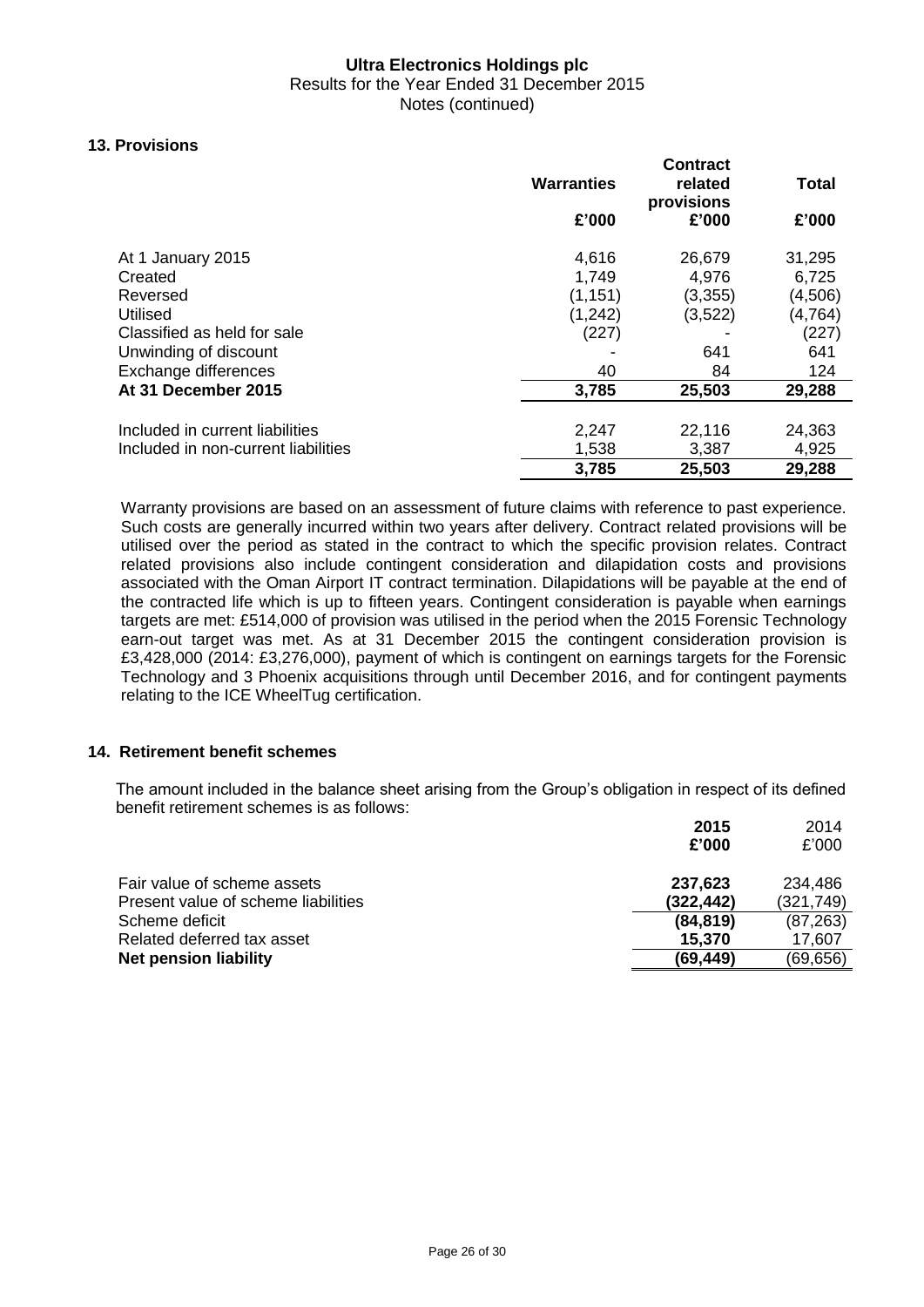Results for the Year Ended 31 December 2015

Notes (continued)

# **15. Cash flow information**

|                                                         | 2015      | 2014      |
|---------------------------------------------------------|-----------|-----------|
|                                                         | £'000     | £'000     |
| <b>Operating profit</b>                                 | 66,425    | 39,543    |
| Adjustments for:                                        |           |           |
| Depreciation of property, plant and equipment           | 10,959    | 10,827    |
| Amortisation of intangible assets                       | 34,627    | 32,202    |
| Impairment charges                                      | 8,462     | 7,355     |
| Cost of equity-settled employee share schemes           | 967       | 1,783     |
| Adjustment for pension funding                          | (8,015)   | (8, 448)  |
| Profit on disposal of property, plant and equipment     | (559)     | (3)       |
| Share of loss/(profit) from associate                   | 581       | (1, 957)  |
| (Decrease)/increase in provisions                       | (2,073)   | 2,564     |
| Operating cash flow before movements in working capital | 111,374   | 83,866    |
| Decrease/(increase) in inventories                      | 6,607     | (4, 443)  |
| (Increase)/decrease in receivables                      | (2, 261)  | 73,977    |
| Decrease in payables                                    | (44,381)  | (57,333)  |
| Cash generated by operations                            | 71,339    | 96,067    |
| Income taxes paid                                       | (17, 252) | (22, 899) |
| Interest paid                                           | (6, 309)  | (4, 451)  |
| Net cash from operating activities                      | 47,778    | 68,717    |

# **Reconciliation of net movement in cash and cash equivalents to movements in net debt**

|                                                       | 2015<br>£'000 | 2014<br>£'000 |
|-------------------------------------------------------|---------------|---------------|
| Net increase in cash and cash equivalents             | 5,916         | 11,653        |
| Cash inflow from movement in debt and finance leasing | (157,054)     | (94,817)      |
| Change in net debt arising from cash flows            | (151, 138)    | (83, 164)     |
| Loan syndication costs                                | 1,347         | 1,495         |
| Amortisation of finance costs of debt                 | (649)         | (662)         |
| Other non-cash movements                              | (872)         |               |
| <b>Translation differences</b>                        | (14,765)      | (5,007)       |
| Movement in net debt in the year                      | (166,077)     | (87,338)      |
| Net debt at start of year                             | (129, 495)    | (42,157)      |
| Net debt at end of year                               | (295,572)     | (129, 495)    |
| Net debt comprised the following:                     |               |               |
|                                                       | 2015          | 2014          |
|                                                       | £'000         | £'000         |
| Cash and cash equivalents                             | 45,474        | 41,259        |
| <b>Borrowings</b>                                     | (341,046)     | (170, 754)    |
|                                                       | (295,572)     | (129, 495)    |

Cash and cash equivalents comprise cash at bank and other short-term highly liquid investments with a maturity of three months or less.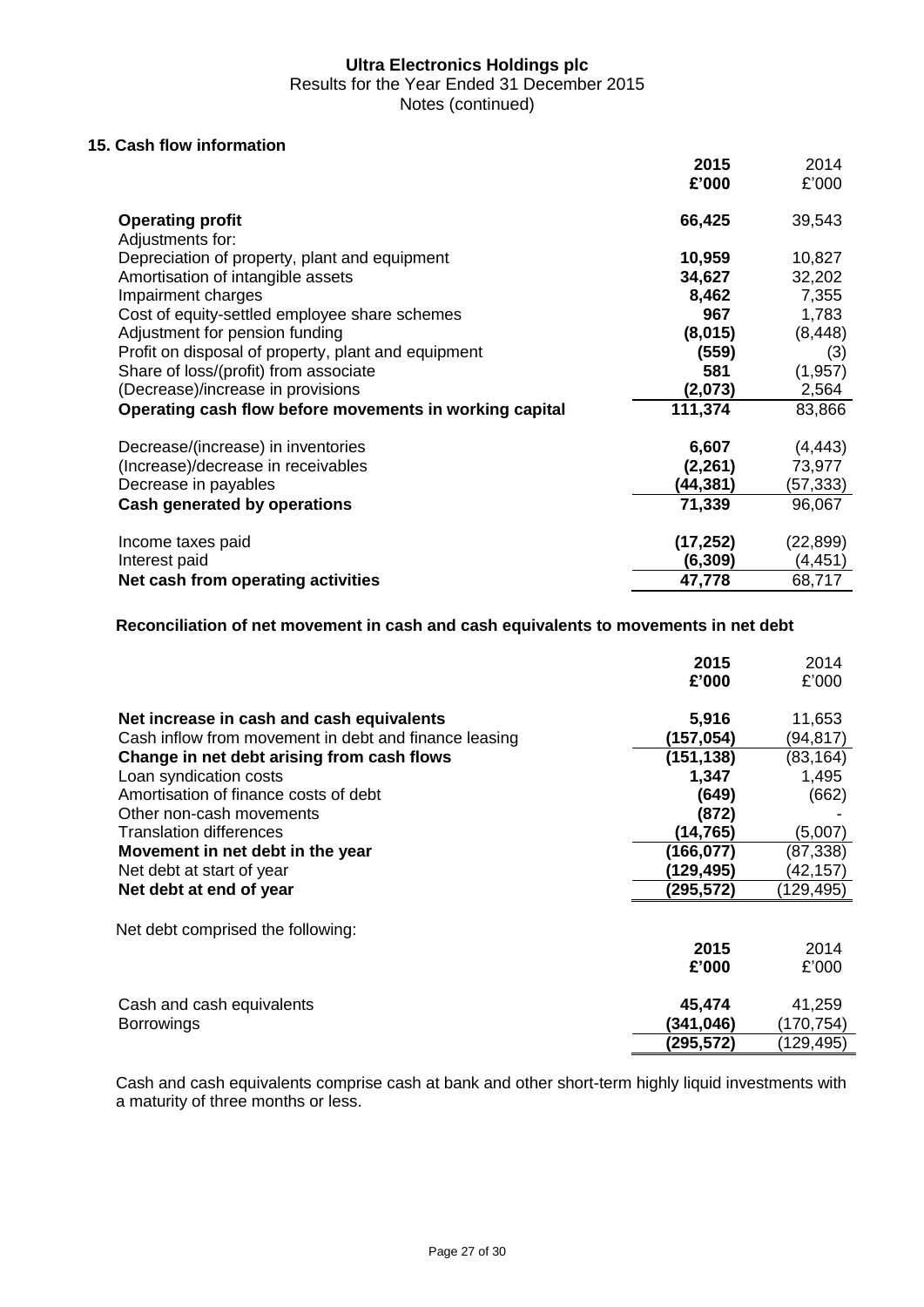#### **16. Significant acquisitions**

#### **Electronic Products Division of Kratos Defense & Security Solutions - Herley**

On 21 August 2015, the Group acquired the entire share capital of the Electronic Products Division ("EPD") of Kratos Defense & Security Solutions, now known as Ultra Electronics Herley, for cash consideration of £161.5m. A further £3.2m was paid in January 2016.

Ultra Electronics Herley is a leading designer and producer of RF and microwave integrated systems and subsystems for use in EW, radar, communication, missile, flight test and simulation applications. It is a sole-source provider of proprietary technology on numerous established strategic platforms, including P-8A Poseidon, Trident II D5 missile, F-16 Fighting Falcon, Eurofighter, AMRAAM missile, and EA-18G Growler. Ultra Electronics Herley is also well-positioned for opportunities on the F-35 Joint Strike Fighter and on multiple, next-generation strategic national defence and security programmes. The company has a proven track record of more than 20 years of successful participation on major defence programmes and long-standing relationships with a diverse international customer base. Ultra Electronics Herley operates within Ultra's Communications & Security Division.

The provisional fair values of the net assets acquired are stated below:

|                                 | Book value | <b>Revaluations</b> | Provisional<br>fair value |  |
|---------------------------------|------------|---------------------|---------------------------|--|
|                                 | £'000      | £'000               | £'000                     |  |
| Intangible assets               |            | 61,928              | 61,928                    |  |
| Property, plant and equipment   | 12,622     |                     | 12,622                    |  |
| Cash and cash equivalents       | 724        |                     | 724                       |  |
| Inventories                     | 14,064     | 3,048               | 17,112                    |  |
| Receivables                     | 15,777     |                     | 15,777                    |  |
| Payables                        | (9,535)    | (1,927)             | (11, 462)                 |  |
| Net assets acquired             | 33,652     | 63,049              | 96,701                    |  |
| Goodwill arising on acquisition |            |                     | 67,970                    |  |
| Purchase consideration          |            |                     | 164,671                   |  |

The goodwill arising on the acquisition is attributable to the assembled workforce of Herley, the immediate access to certain technology / know-how and US Navy programmes and the strategic premium to gain access to the Herley market niche relative to an organic entry.

Acquisition costs of £5.3m were charged to the income statement during the year.

The total goodwill on this acquisition expected to be deductible for tax is £55.5m.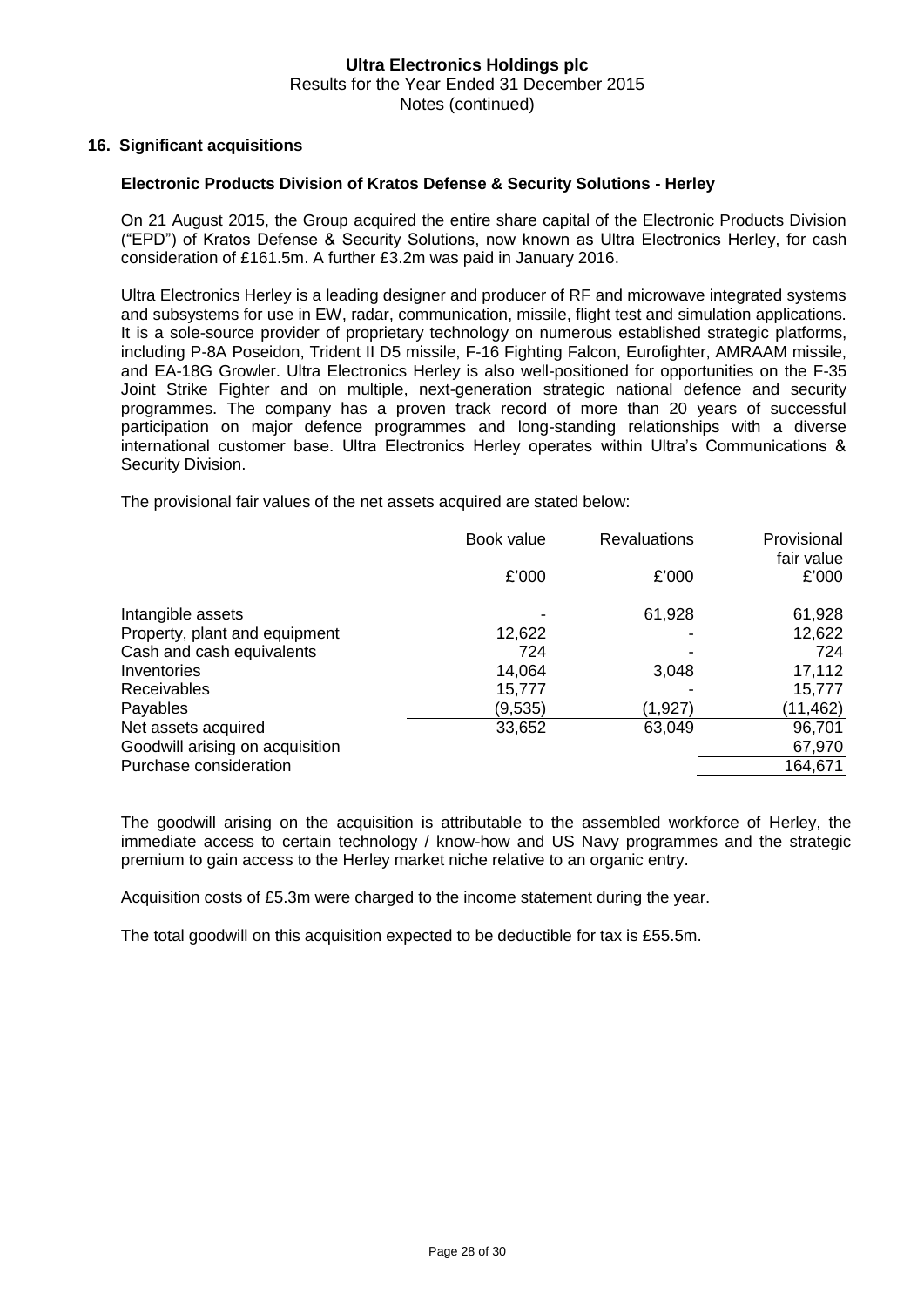# **17. Five-year review**

| * as restated                                                     | 2011<br>£m | 2012<br>£m | 2013<br>£m | 2014<br>£m | 2015<br>£m |
|-------------------------------------------------------------------|------------|------------|------------|------------|------------|
| <b>Revenue</b>                                                    |            |            |            |            |            |
| Aerospace & Infrastructure                                        | 229.3      | 226.6      | 230.4      | 198.6      | 193.2      |
| <b>Communications &amp; Security</b>                              | 228.7      | 268.9      | 237.7      | 224.4      | 239.3      |
| Maritime & Land                                                   | 273.7      | 265.3      | 277.1      | 290.7      | 293.8      |
| Total revenue                                                     | 731.7      | 760.8      | 745.2      | 713.7      | 726.3      |
| Underlying operating profit <sup>(1)</sup>                        |            |            |            |            |            |
| Aerospace & Infrastructure                                        | 37.2       | 45.1       | 46.2       | 29.6       | 28.7       |
| <b>Communications &amp; Security</b>                              | 42.8       | 32.9       | 27.5       | 37.0       | 40.4       |
| Maritime & Land                                                   | 41.7       | 43.8       | 48.0       | 51.5       | 50.9       |
| Total underlying operating profit <sup>(1)</sup>                  | 121.7      | 121.8      | 121.7      | 118.1      | 120.0      |
| Margin <sup>(1)</sup>                                             | 16.6%      | 16.0%      | 16.3%      | 16.5%      | 16.5%      |
| <b>Profit before tax</b>                                          | 89.1       | 79.8       | 49.3       | 21.5       | 34.8       |
| Profit after tax                                                  | 64.6       | 61.3       | 38.2       | 6.5        | 25.0       |
| Operating cash flow <sup>(2)</sup><br>Free cash before dividends, | 133.7      | 89.6       | 79.0       | 83.1       | 81.3       |
| acquisitions and financing <sup>(3)</sup>                         | 100.1      | 57.4       | 43.8       | 51.2       | 43.1       |
| Net debt at year-end $(4)$                                        | (46.1)     | (43.0)     | (42.2)     | (129.5)    | (295.6)    |
| Underlying earnings per share $(p)^{(5)}$                         | 121.1      | 125.5      | 127.1      | 123.1      | 123.9      |
| Dividends per share (p)                                           | 38.5       | 40.0       | 42.2       | 44.3       | 46.1       |
| Average employee numbers                                          | 4,206      | 4,430      | 4,274      | 4,787      | 4,843      |

#### **Notes:**

- 1) Before acquisition-related costs, amortisation of intangibles arising on acquisition, the S3 programme, impairment charges and Oman contact termination and liquidation related costs.
- 2) Cash generated by operations, and dividends from associates less net capital expenditure, R&D and LTIP share purchases.
- 3) Free cash flow before dividends, acquisitions and financing has been adjusted to include the purchase of LTIP shares, which are included in financing activities.
- 4) Loans and overdrafts less cash and cash equivalents.
- 5) Before acquisition-related costs, amortisation of intangibles arising on acquisition, the S3 programme, impairment charges, fair value movement on derivative financial instruments, defined benefit pension interest charges and unwinding of discount on provisions.

#### \* Restatement of prior year comparatives

During 2015 the Group amended its internal organisation to better reflect the markets that the Group addresses so that business groupings better reflect its capabilities, evolving product offerings and market facing segments. As a result of this change the Group has re-assessed its reporting segments under IFRS 8. Previously results were reported as Aircraft & Vehicle Systems, Information & Power Systems and Tactical & Sonar Systems, they are now reported as Aerospace & Infrastructure, Communications & Security and Maritime & Land. Prior year comparatives have been restated as indicated.